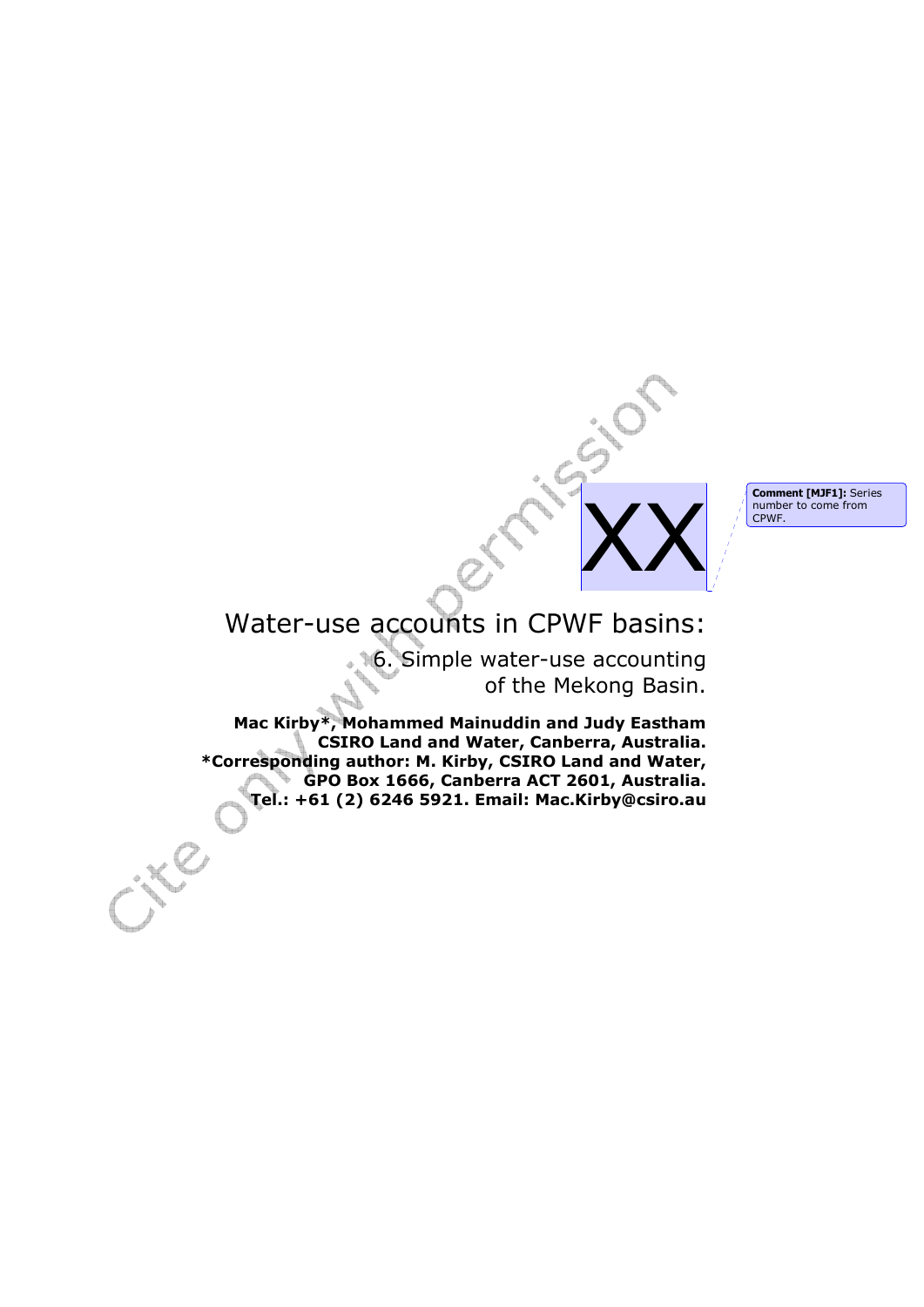The CGIAR Challenge Program on Water and Food, Colombo, Sri Lanka

© 2009, by the Challenge Program on Water and Food.

All rights reserved. Published 2009.

ISSN xxxxx |

cied

You can find the CPWF Working Paper series online at http://www.waterandfood.org/ publications/program-publications/working-papers.html.

ission

Cover photo credits xxxxxx. Cover design by xxxxx.

**Comment [MJF2]:** Accordin g to Chicago, we should have an ISSN, the same one for the whole CPWF Working Paper series. See Chicago 1.29 p.12.

**Comment [MJF3]:** Photo and design credits should go here.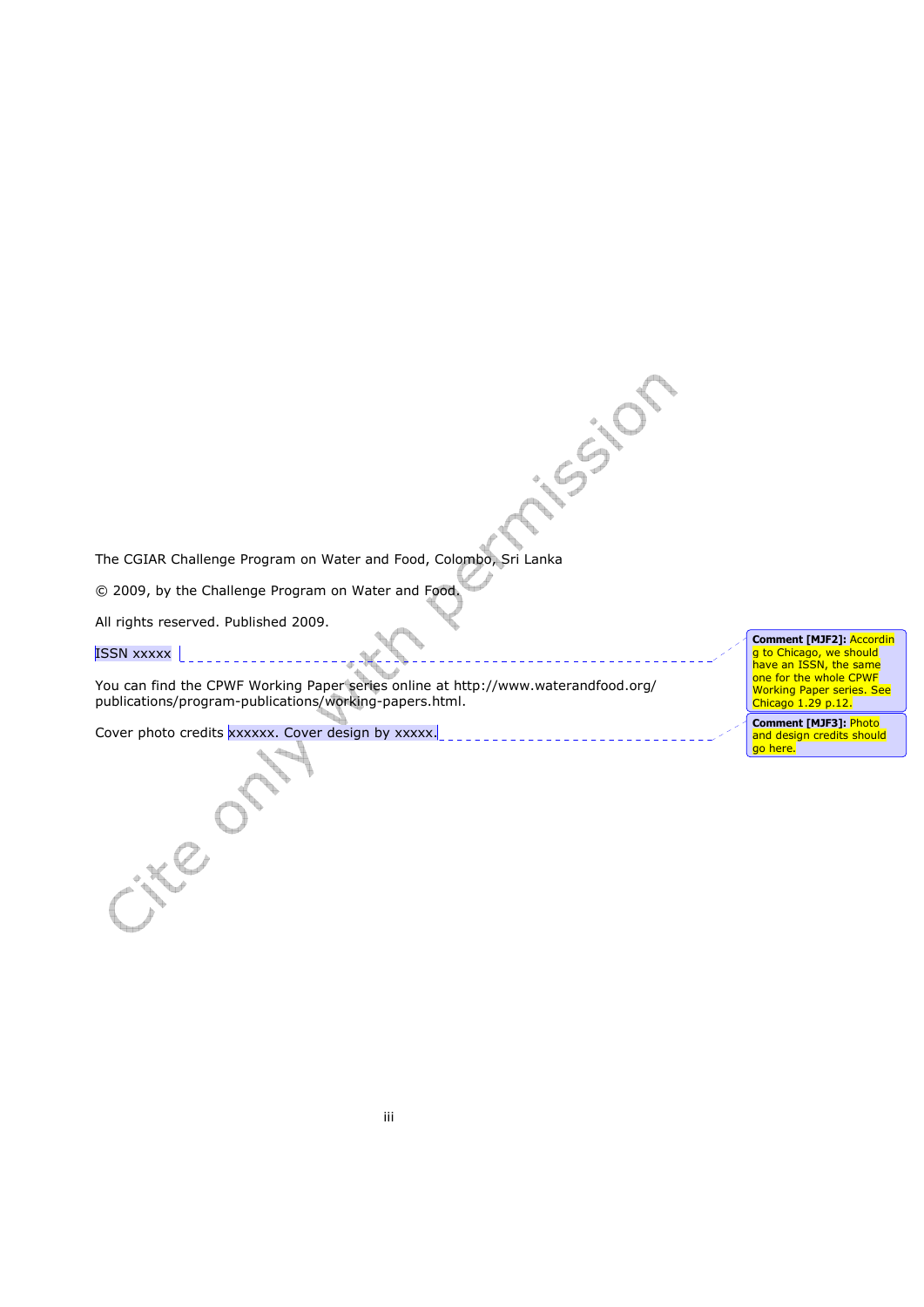# **CONTENTS**

| . . iv                                                                     |
|----------------------------------------------------------------------------|
|                                                                            |
| 1.                                                                         |
| 2                                                                          |
| 3                                                                          |
|                                                                            |
|                                                                            |
|                                                                            |
| 4                                                                          |
|                                                                            |
| 5                                                                          |
|                                                                            |
|                                                                            |
|                                                                            |
| 6                                                                          |
| 6.1 Testing alternative models - basing Tonle Sap flow on previous month's |
|                                                                            |
|                                                                            |
| 7                                                                          |
| 8                                                                          |
| 9                                                                          |
|                                                                            |
|                                                                            |
|                                                                            |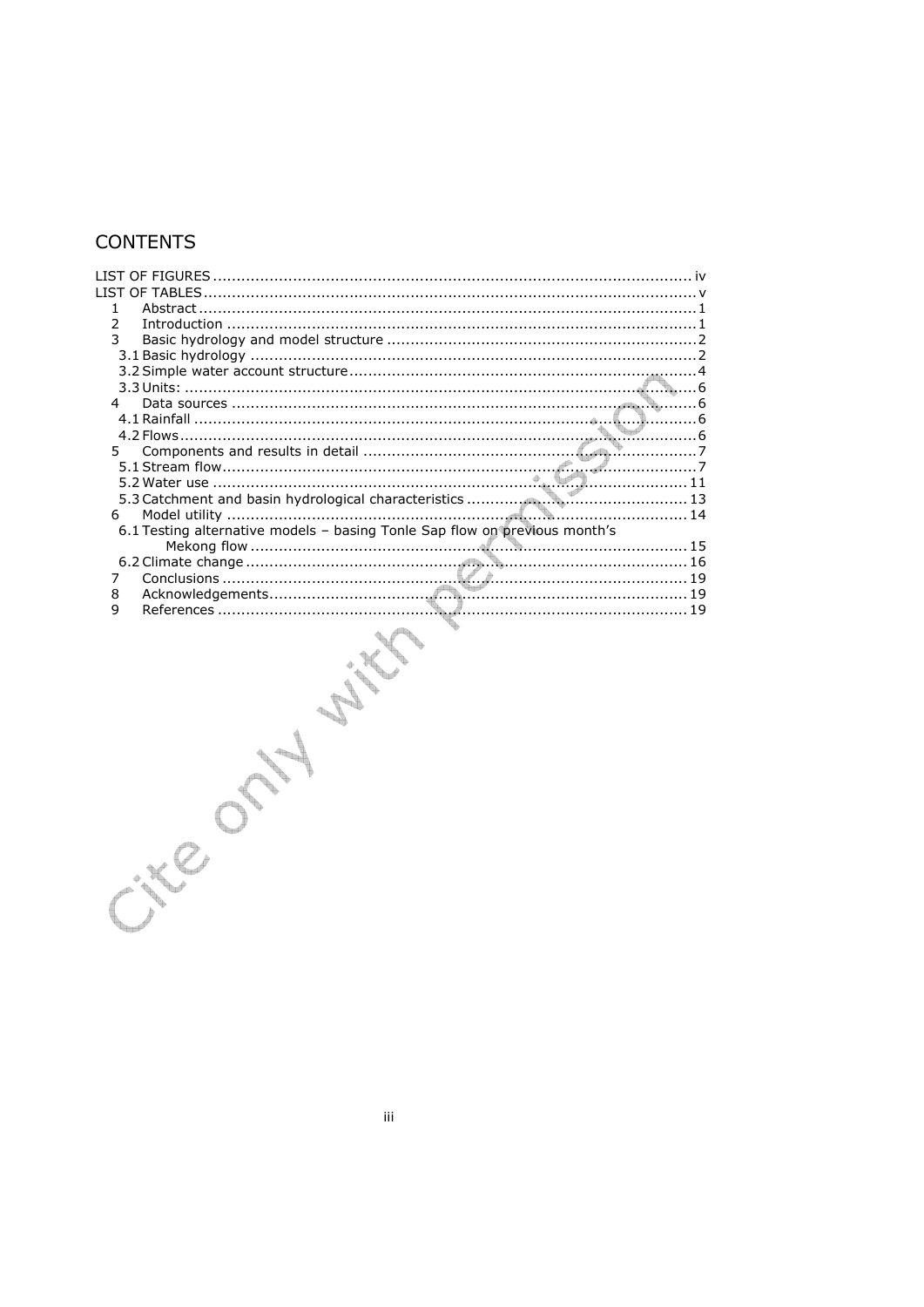# LIST OF FIGURES

|           | Figure 1. The Mekong Basin, with the catchments used in the water-use account.  4                                                                          |  |
|-----------|------------------------------------------------------------------------------------------------------------------------------------------------------------|--|
| Figure 2. | Monthly average rain and potential evapotranspiration in the Mekong                                                                                        |  |
|           |                                                                                                                                                            |  |
|           |                                                                                                                                                            |  |
|           | Figure 4. Monthly flow volumes for 1985-1999 for Luang Prabang and Kratie8                                                                                 |  |
| Figure 5. |                                                                                                                                                            |  |
|           |                                                                                                                                                            |  |
|           | Figure 7. Flow from the Mun-Chi at Ubon Ratchthani for 1951 to 2000.  10                                                                                   |  |
|           |                                                                                                                                                            |  |
|           | Figure 9. Comparison of observed and modeled flows in the Tonle Sap River, 1985                                                                            |  |
|           |                                                                                                                                                            |  |
|           |                                                                                                                                                            |  |
|           |                                                                                                                                                            |  |
|           |                                                                                                                                                            |  |
|           | Figure 14. The spatial distribution of major water uses in catchments of the Mekong                                                                        |  |
|           |                                                                                                                                                            |  |
|           | Figure 15. Runoff (annual averages 1951-2000) in the catchments in the Mekong                                                                              |  |
|           | Figure 16. Comparison of measured and modeled flows of the Tonle Sap River, 1985<br>to 1999, with Tonle Sap flows based on previous month's Mekong flow 17 |  |
|           | Figure 17. Historical and assumed climate change rainfall in Se Bang Hieng in central                                                                      |  |
|           | Figure 18. Flows in the Tonle Sap River with historical rainfall and a demonstration                                                                       |  |
|           | Figure 19. Flows in the in the Mekong at Phnom Penh with historical rainfall and a                                                                         |  |
|           |                                                                                                                                                            |  |
|           |                                                                                                                                                            |  |
|           |                                                                                                                                                            |  |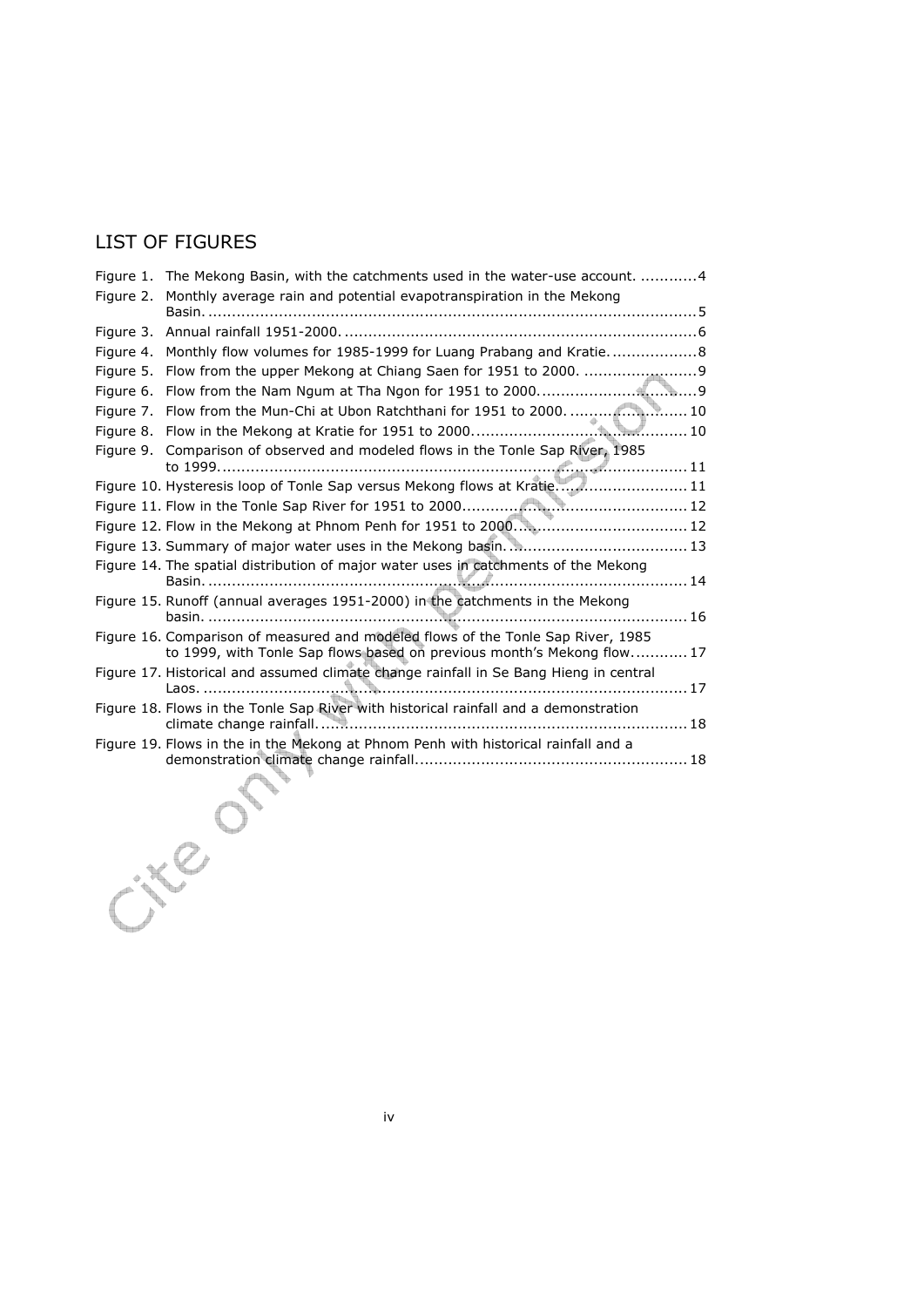# LIST OF TABLES

| Table 2. Annual percentage runoff ratios (runoff/precipitation) for catchments in |  |
|-----------------------------------------------------------------------------------|--|
|                                                                                   |  |

v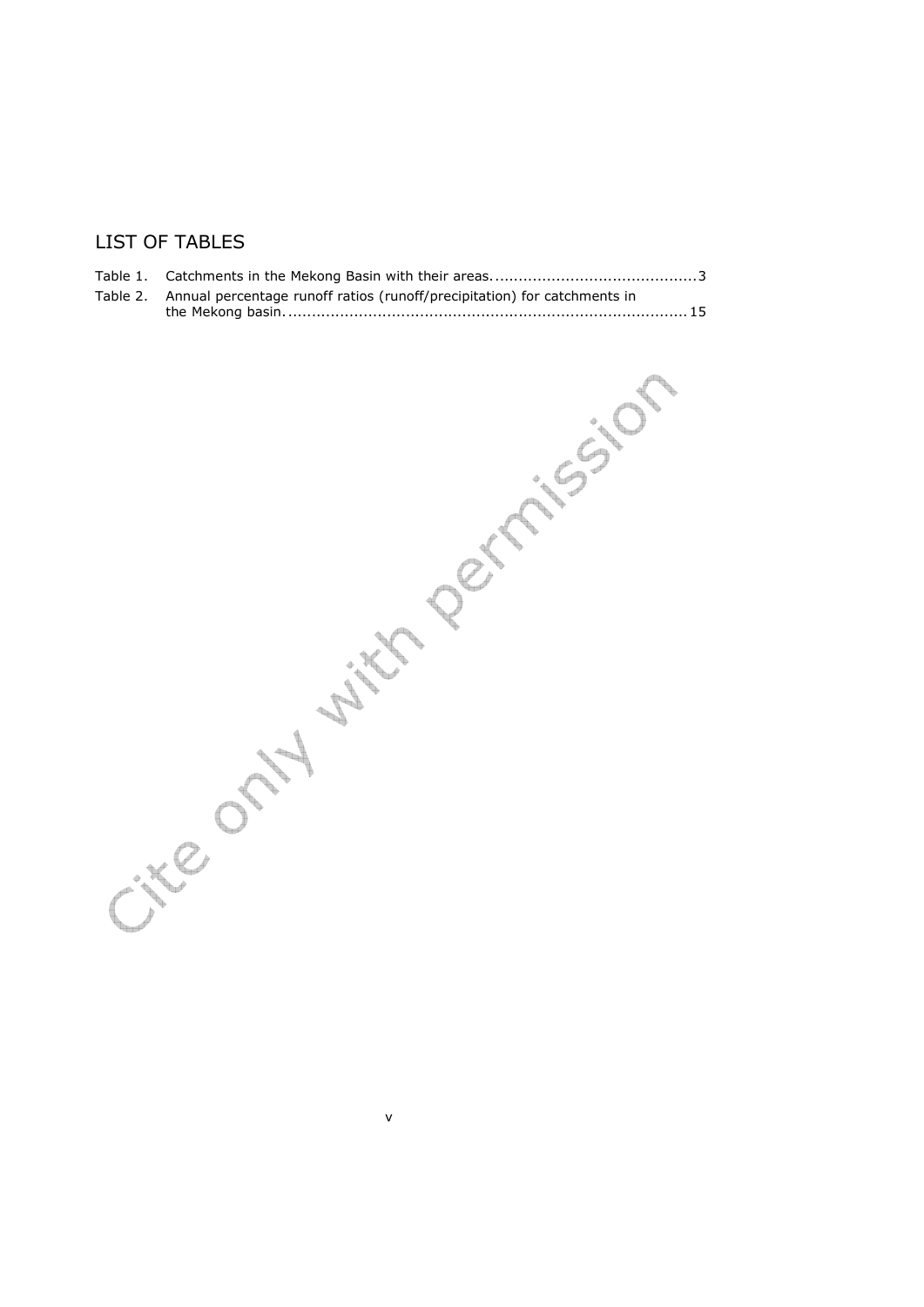*The Challenge Program on Water and Food (CPWF), an initiative of the Consultative Group on International Agricultural Research (CGIAR), contributes to efforts of the international community to ensure global diversions of water to agriculture are maintained at the level of the year 2000. It is a multi-institutional research initiative that aims to increase water productivity for agriculture—that is, to change the way water is managed and used to meet international food security and poverty eradication goals—in order to leave more water for other users and the environment.* 

*The CGIAR Challenge Program for Water and Food's Working Paper series captures the Program's work in progress that is worthy of documentation before a project's completion. Working papers may contain preliminary material and research results - data sets, methodologies, observations, and findings that have been compiled in the course of research, which have not been subject to formal external reviews, but which have been reviewed by at least two experts in the topic. They are published to stimulate discussion and critical comment.* 

Please refer to this paper as follows:

Kirby, Mac., Mohammed Mainuddin and Judy Eastham 2009. *Water-use accounts in CPWF basins: 6. Simple water-use accounting of the Mekong Basin.* CPWF Working Paper XX. XXpp. Colombo, Sri Lanka: The CGIAR Challenge Program on Water and Food. http://www.waterandfood.org/fileadmin/CPWF\_Documents/Documents/CPWF Publications/CPWF Working Paper xx.pdf

#### THE WATER USE ACCOUNTS SERIES:

The twelve papers in the Series Water-use Accounts in the CPWF Basins are:

| 1.  | Model concepts and description (CPWFWP xx).                             |
|-----|-------------------------------------------------------------------------|
| 2.  | Simple water-use accounting of the Ganges Basin (CPWFWP xx).            |
| -3. | Simple water-use accounting of the Indus Basin (CPWFWP $xx$ ).          |
| 4.  | Simple water-use accounting of the Karkheh Basin (CPWFWP xx).           |
| -5. | Simple water-use accounting of the Limpopo Basin (CPWFWP $xx$ ).        |
| 6.  | Simple water-use accounting of the Mekong Basin (CPWFWP xx).            |
| 7.  | Simple water-use accounting of the Niger Basin (CPWFWP $\mathsf{xx}$ ). |
| 8.  | Simple water-use accounting of the Nile Basin (CPWFWP $\mathbf{x}$ ).   |
| 9.  | Simple water-use accounting of the São Francisco Basin (CPWFWP xx).     |
| 10. | Simple water-use accounting of the Volta Basin (CPWFWP $xx$ ).          |
| 11. | Simple water-use accounting of the Yellow River Basin (CPWFWP xx).      |
| 12. | Spreadsheet description and use (CPWFWP xx).                            |
|     |                                                                         |
|     |                                                                         |

**Comment [MJF4]:** Series number to come from CPWF.

**Comment [MJF5]:** Page numbers to come from final typeset version.

**Comment [MJF6]:** Number to be added when the paper is placed on the CPWF website.

**Comment [M7]:** Series number for all 12 papers to come from CPWF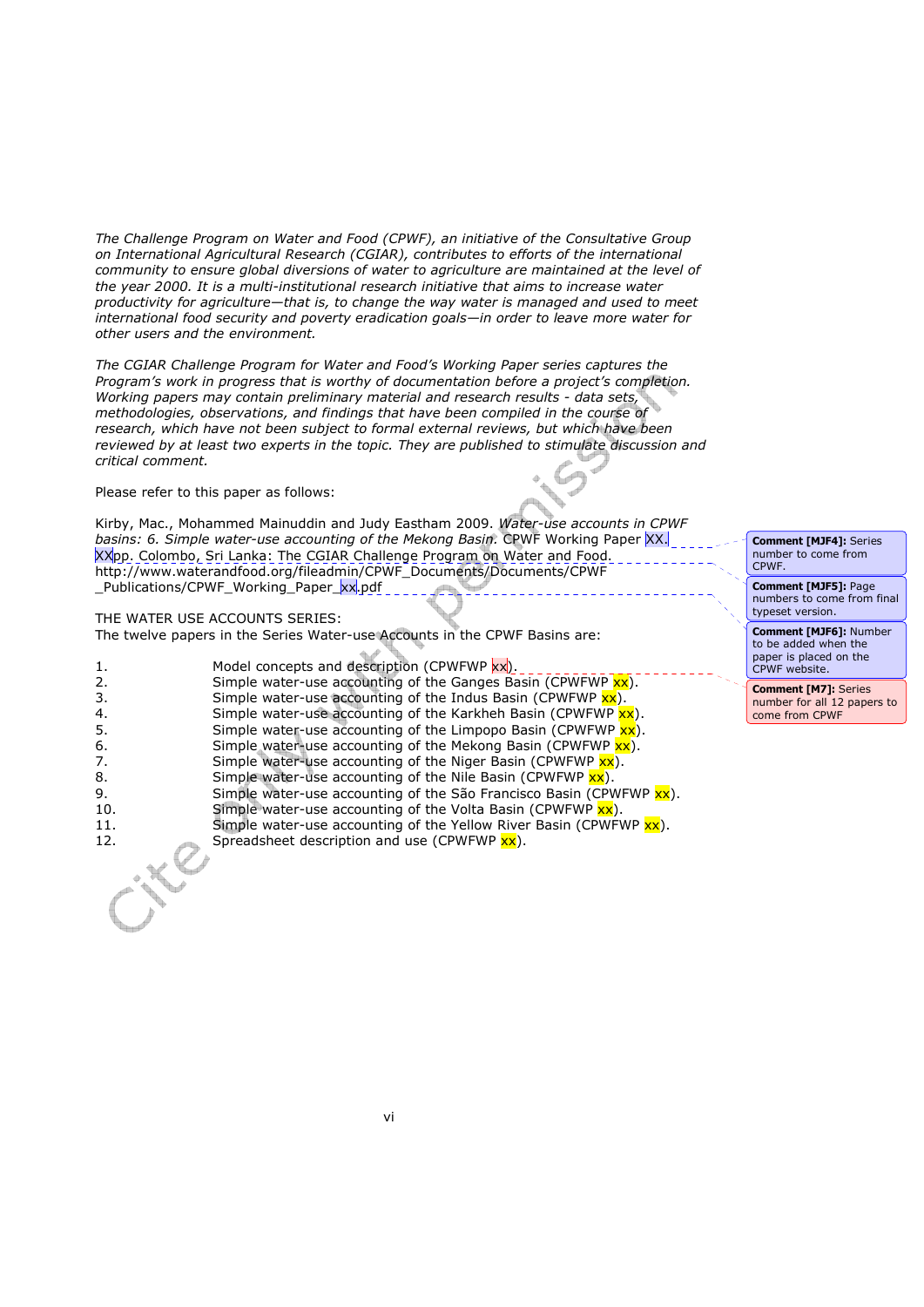# 1 Abstract

This paper applies the principles of water-use accounts, developed in the first of the series, to the Mekong River basin in Southeast Asia. The Mekong Basin covers six countries, the River rises in China, but there are substantial downstream tributaries from Thailand, Laos, Cambodia, and Vietnam, and from a small area in Myanmar. A unique feature is the reverse flow from the Mekong to the Tonle Sap via the Tonle Sap River at the height of the wet season flow and its ebb as the river levels fall.

Net runoff is about 37% of total precipitation. Forest and woodland cover 43% of the basin and use about 33% of the precipitation. Grassland covers much of the upper part of the Basin, consuming about 10% of the precipitation. Irrigated agriculture covers just 6% of the Basin and uses about 6% of the water (excluding runoff).

Climate change, using an assumed change in rainfall distribution, shows that with the expected shorter and more intense rainy season, and longer and more intense dry season, both floods and seasonal water shortages may be exacerbated.

Keywords: Water use accounts, Mekong basin, top-down modeling, basin water use.

## 2 Introduction

The Challenge Program on Water and Food aims to catalyze increases in agricultural water productivity at local, system, catchment, sub-basin and basin scales as a means to poverty reduction and improving food security, health and environmental security. It does this in several priority basins: the Indo-Gangetic Basin, the basins of the Karkheh, Limpopo, Mekong, Nile, São Francisco, Volta, and Yellow River and a collection of small basins in the Andes.

A useful output for each basin, and a key element of the understanding of basin function, is an overview water use account. Water use accounts produced in the same way for each basin would have the further benefit of making easier the development of syntheses of understandings from all the basins.

Here, we describe a draft water use account for the Mekong Basin, developed as an Excel spreadsheet. Water use accounting is used at national (ABS 2004; Lenzen 2004) and basin (Molden 1997; Molden et al. 2001) scales to:

- Assess the consequences of economic growth;
- Assess the contribution of economic sectors to environmental problems;
- Assess the implications of environmental policy measures (such as regulation, charges, and incentives);
- Identify the status of water resources and the consequences of management actions; and
- Identify the scope for savings and improvements in productivity.

One limitation of the existing accounting methods is that they are static, providing only a snapshot for a single year or an average year. Furthermore, they do not link water movement to use. In contrast to the static national and basin water use accounts referred to above, our accounts are dynamic, with a monthly time step, and thus account for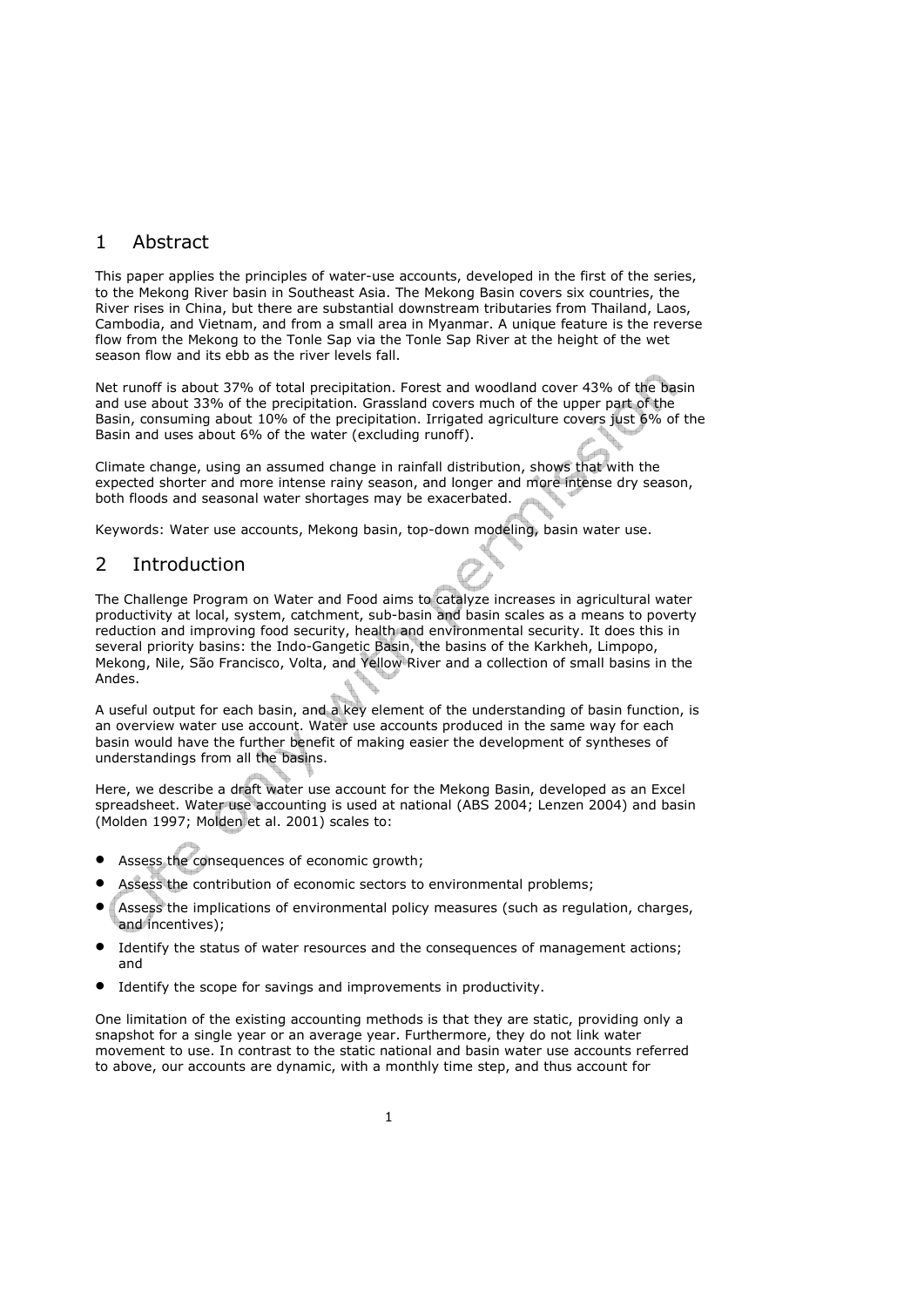seasonal and annual variability. They can also examine dynamic effects such as climate change, land use change, changes to dam operation, etc. Because the accounts are assembled in Excel, they are quick and easy to develop, modify and run. We have already applied this accounting method to several major river basins including the Murray-Darling, Karkheh and the Limpopo (Kirby et al. 2006a; Kirby et al. 2006b).

There are several other models of the Mekong Basin. The SWAT / IQQM / ISIS suite (Podger et al. 2004) was developed for policy and management support in the Mekong River Commission. A MIKE11 model was developed to study flooding of the lower floodplains only (Fujii et al. 2003; Morishita et al. 2004). A SLURP model, (Kite 2001) provides a basin-wide model based on a GIS framework. The RAM model (Johnston et al. 2003) is a hydrology – economics model that relies on the SWAT / IQQM / ISIS suite for many of its hydrology inputs. The economic - hydrology model of Ringler (2001) deals only with average conditions and does not deal with runoff inflows. Thus, these models leave a need for a simple water-accounting method that links hydrologic and water use dynamics in a versatile format and facilitates relatively rapid, integrated investigations on the basin-scale.

It must be emphasized that the best possible hydrologic modeling of the Mekong basin is already available in the SWAT / IQQM / ISIS suite (Podger et al, 2004). The model developed here is not a substitute, and is not designed to do the same job. As well as providing the best modeling, during the development of the SWAT / IQQM / ISIS suite flow records were analyzed extensively and consistent sets of corrected flow records were developed that satisfy mass balance, etc. The analysis and model developed here relies heavily on the SWAT / IQQM / ISIS suite development and output. Indeed, the model described here is calibrated against SWAT / IQQM / ISIS flow output.

## 3 Basic hydrology and model structure

#### 3.1 Basic hydrology

The hydrology of the Mekong Basin is described in greater detail in MRC (2005). Here we give a brief summary. The Mekong Basin covers about 790,000  $km^2$ , and is drained by the 4200 km long River Mekong. The basin is mostly long and thin, particularly in the upper, Chinese part, and the Mekong is fed mostly by many short tributaries draining small catchments (Figure 1 and Table 1). The largest catchments are the Mun-Chi (about 107,000 km<sup>2</sup>), the Se San (73,000 km<sup>2</sup>) and the Tonle Sap (87,000 km<sup>2</sup>).

Note: the area of the Mekong Basin is often given as 795,000 km<sup>2</sup>, though the exact area depends on what is classified as inside the basin in the area around the delta. Different maps show different areas around the delta. The area of 788,173  $km^2$  given in the table is the area used in the water use account spreadsheets.

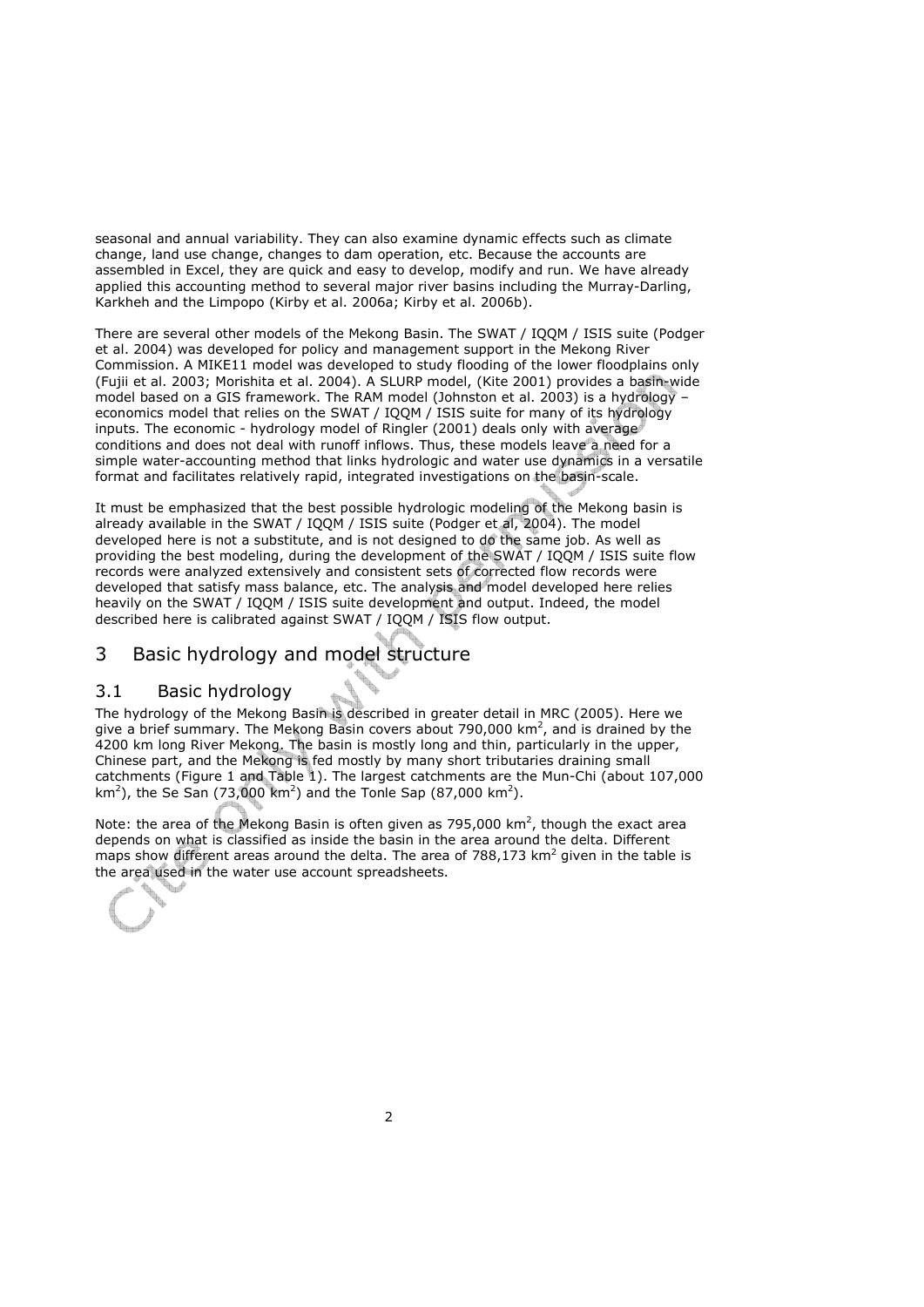Table 1. Catchments in the Mekong Basin with their areas.

| Catchment  | Location                    | Area, $km2$ |
|------------|-----------------------------|-------------|
| Mekong     | Upper Mekong                | 90,771      |
| Mekong     | Chiang Saen                 | 102,936     |
| Moung Nouy | Moung Nouy                  | 26,044      |
| Mekong     | Luang prabang               | 56,801      |
| Mekong     | Vientiane                   | 28,349      |
| Nam Ngum   | Tha Ngon                    | 17,695      |
| Mekong     | Nakhon Phanom               | 53,085      |
| Mekong     | Mukdahan                    | 21,081      |
|            | Se Bang Hieng Ban Keng Done | 18,050      |
| Chi        | Yasothon                    | 45,368      |
| Mun        | Ubon Ratchathani            | 61,812      |
| Mekong     | Pakse                       | 29,224      |
| Se San     | Se San                      | 73,232      |
| Mekong     | Kratie                      | 31,103      |
| Mekong     | Tonle Sap                   | 87,192      |
| Mekong     | Phnom Penh                  | 7,901       |
| Mekong     | Border                      | 20,167      |
| Mekong     | Delta                       | 17,362      |
| Total      |                             | 788,173     |
|            |                             |             |

The source of the Mekong is fed by snowmelt, though precipitation is much less than throughout the Lower Mekong (Figure 2). The Lower Mekong is fed by runoff, characterized by a pronounced wet and dry season. The peak flow from the Upper Mekong more or less coincides with the peak inflows from runoff into the Lower Mekong. Furthermore, the wet season affects the whole of Lower Mekong more or less simultaneously (Figure 2). The rainfall is greater in the eastern, mountainous regions of Laos, from which the major portion of the runoff and flow is generated. The rainfall in NE Thailand is less, and the potential evapotranspiration somewhat greater than the rest of the basin, and this area contributes the smallest portion of the runoff and flow.

LE 023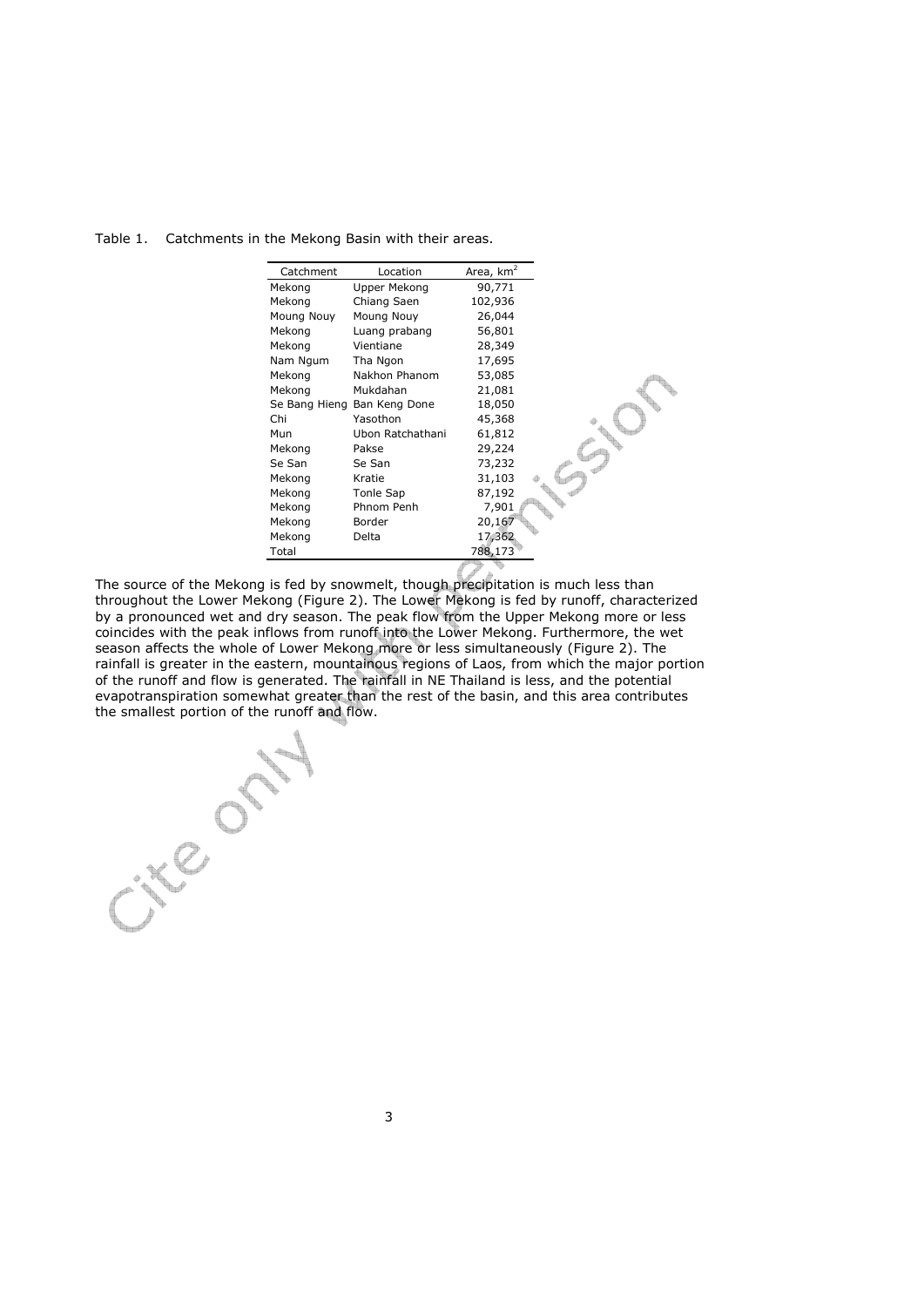

Figure 1. The Mekong Basin, with the catchments used in the water-use account.

# 3.2 Simple water account structure

The simple water account has two parts: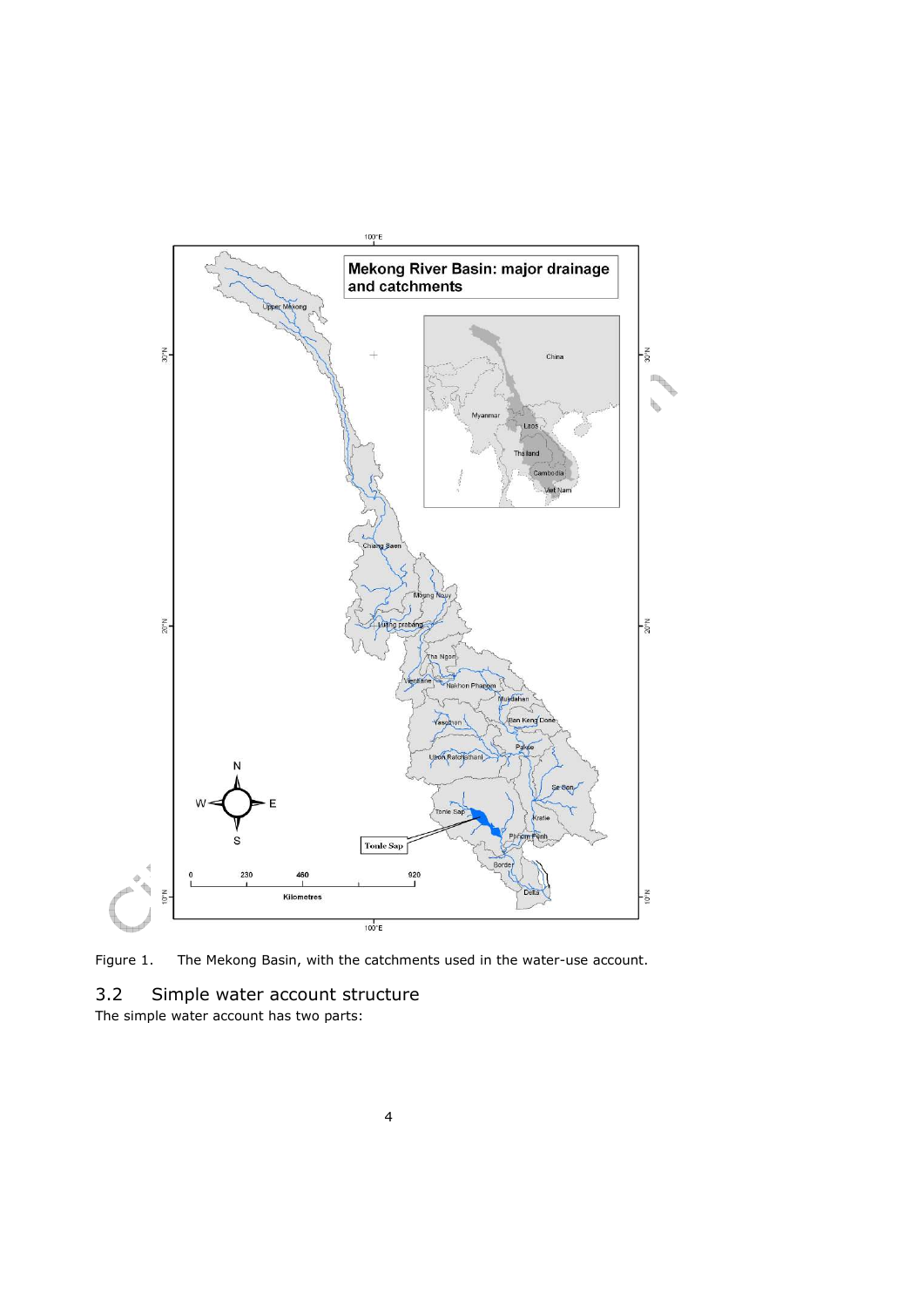- A hydrological account of the water flowing into the basin (primarily rain), flows and storages within the basin, and water flowing out of basin (primarily as evapotranspiration and discharge to the sea); and
- A further partitioning of the evapotranspiration into the proportion of evapotranspiration accounted for by each vegetation type or land use, including evapotranspiration from wetlands and evaporation from open water.

The account is a top-down model (Sivapalan et al. 2003), based on simple lumped partitioning of rainfall into evapotranspiration and runoff. This is done at the catchment level, with the separation into different vegetation types within catchments not spatially explicit. Runoff flows into the tributaries and into the Mekong, with discharge downstream calculated by simple water balance. During high flows, some of the flow is stored in the channels, and some in lakes and wetlands from which much water is lost to evaporation.

The simple hydrological account is based on a monthly time step, this being considered adequate for our purpose. The model is described in detail in a companion report "Basin water use accounting concepts and modeling" (Kirby et al. 2009). Here we describe only that part of the model which differs from the general set of equations in Kirby et al. (2009).



Figure 2. Monthly average rain and potential evapotranspiration in the Mekong Basin. a). Upper Mekong; b). Se Bang Hieng in central Laos; c). Chi in NE Thailand; d). Lower Mekong around Phnom Penh.

In addition to the spatial variability of precipitation, there is considerable year-to-year variability (Figure 3).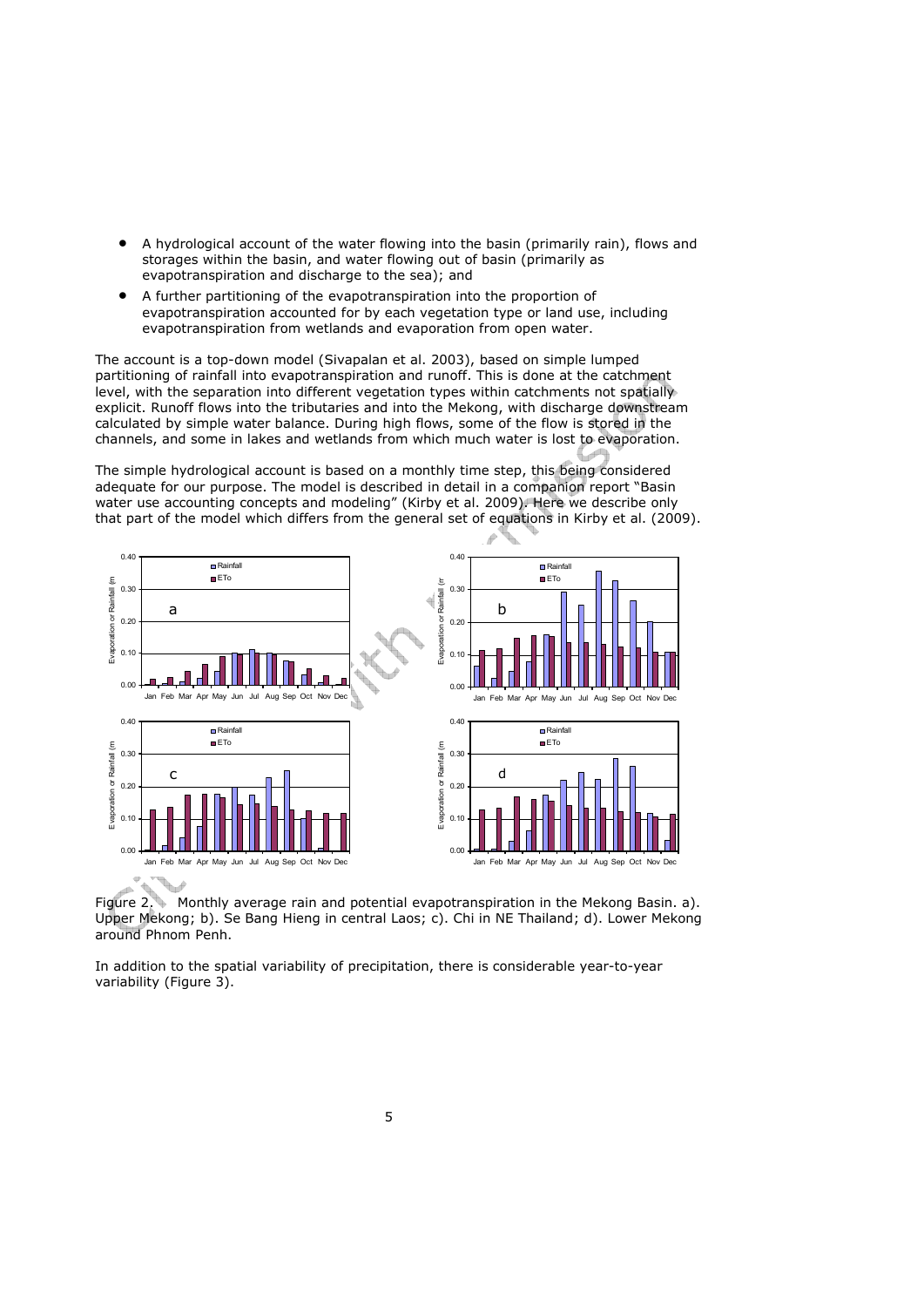

Figure 3. Annual rainfall 1951-2000.

#### 3.3 Units:

Rain, evapotranspiration and potential evapotranspiration are given in mm.

River flows and storages, and lake storage, are given in mcm (million cubic meters). 1 mcm is equivalent to one metre over one square kilometer.  $1000$  mcm =  $1$  bcm (billion cubic meters) = 1000 m over 1 km<sup>2</sup> = 1 km<sup>3</sup>.

## 4 Data sources

The datasets used in this water use account were taken from several sources. Some were readily available on the internet; others were obtained from the authors of reports and papers about the Mekong.

#### 4.1 Rainfall

The rainfall and other climate data were taken from the Climate Research Unit at the University of East Anglia (specifically, a dataset called CRU\_TS\_2.10). They cover the globe at 0.5° (about 50 km) resolution, at daily intervals for 1901 to 2002. The dataset was constructed by interpolating from observations. For recent decades, many observations were available and the data show fine structure. For earlier decades, few observations were available and the data were mostly modeled and lack fine structure. We sampled the rainfall and other climate surfaces for each catchment within the basin, to calculate catchment area-means of rainfall and potential evapotranspiration for each month. The method is described in more detail in Kirby et al. (2009).

#### 4.2 Flows

Reach flows were taken from a dataset called ds552.1, available on the internet (http://dss.ucar.edu/catalogs/free.html) (Dai and Trenberth 2003). The dataset also gives contributing drainage areas for each flow gauge. Flow records were not available for all the catchments, particularly those downstream of Pakse. For downstream catchments, the flow results used in the RAM (Johnston et al. 2003) were used here. For some catchments, no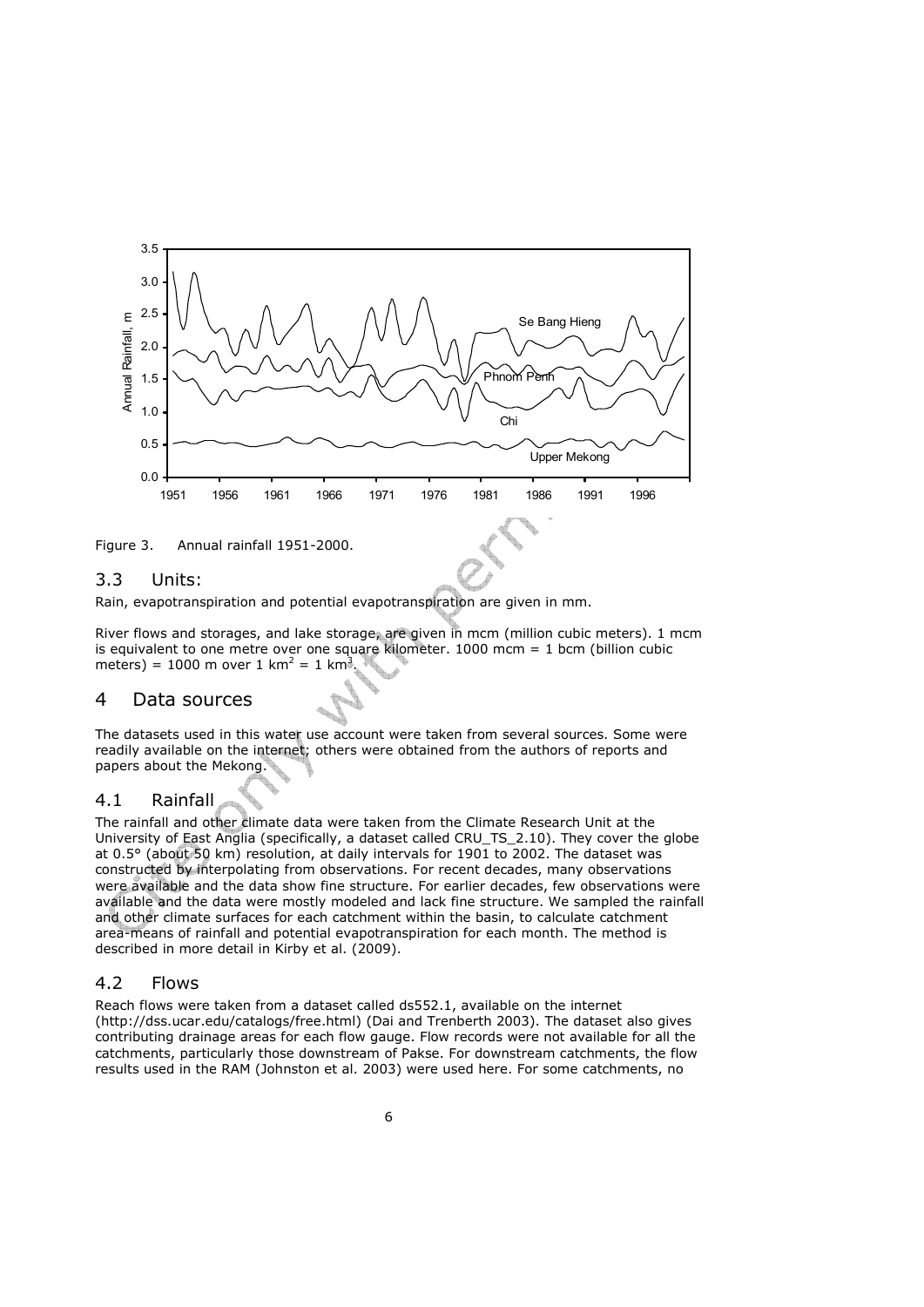flow records or estimates were available: these included the Upper Mekong (the upper part of the Lancang in China, the lower part of the Lancang being gauged at Chiang Saen), the Se San, and the delta region. For these catchments, runoff and flows were calculated such that calculated flow matched the next measured flow downstream.

Land use was taken from the 1992-3 AVHRR dataset (IWMI 2006). For the current water account, land use was considered static throughout the period assessed.

### 5 Components and results in detail

#### 5.1 Stream flow

The consequence of the rainfall is that the Mekong has a very pronounced seasonal variation in flow, with the high season flow being 15 – 30 times the low season flow. Furthermore, the high season flow occurs along the whole length of the Mekong at more or less the same time, with only a short lag between upstream and downstream, as shown in Figure 4.

#### 5.1.1 Upper Mekong

The flow at Chiang Saen shows the pronounced seasonal pattern, with some base flow (Figure 5).

#### 5.1.2 Chiang Saen to Kratie

The middle reaches of the Mekong preserve the flow pattern established at Chiang Saen, with the volumes growing greater as tributaries add to the flow (Figure 6 to Figure 8). Despite being only about one sixth the area of the drier Mun-Chi (Figure 7) the wetter Nam Ngum supplies nearly as much water to the Mekong (Figure 6).

#### 5.1.3 Tonle Sap dynamics

When the Mekong is at the peak flow, its level is above that of the Tonle Sap River which drains the Tonle Sap (Great Lake). Hence water is pushed up the Tonle Sap River and is stored in the lake. This reverse flow reverts to normal flow when the Mekong flow recedes, and the Tonle Sap River then drains the stored water plus additional water from runoff within the Tonle Sap catchment. The storage of water within the lake is of great importance to local fisheries and livelihoods.

Flow in the Tonle Sap River, *QTS*, and consequently storage in the Lake, depends on the difference in height between the Tonle Sap River and the Mekong. It is also assumed that the flow capacity of the Tonle Sap River increases with increasing height. Thus:

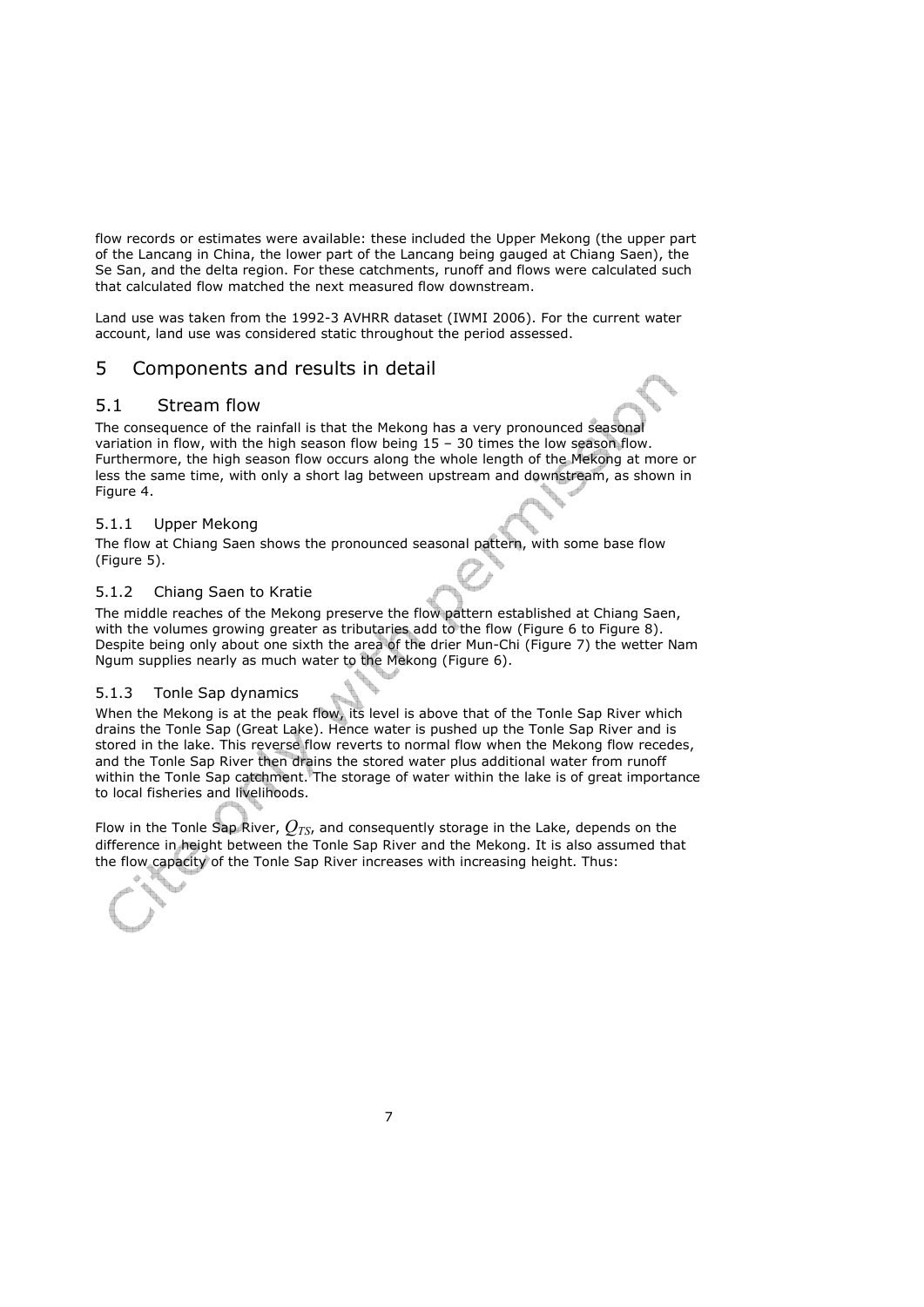

Figure 4. Monthly flow volumes for 1985-1999 for Luang Prabang and Kratie. a). 1985- 2000; b). detail 1985-1986.

$$
Q_{TS} = c6(H_{TS} - H_M - c7) H_{TS}^2
$$
 (1)

where *c*6 and *c*7 are parameters, and

 $H_{TS}$  and  $H_M$  are the heights of the Tonle Sap River and the Mekong.

The terms in brackets account for the flow dependence on height difference, whereas the

 $H<sub>IS</sub><sup>2</sup>$  term accounts for the increasing flow capacity of the Tonle Sap River with increasing height. The *c*7 parameter accounts for the fact that the absolute heights in the two rivers are not calculated. Rather, relative heights are calculated from the volume of water stored in the Tonle Sap Lake,  $S_l$  and the flow in the Mekong as: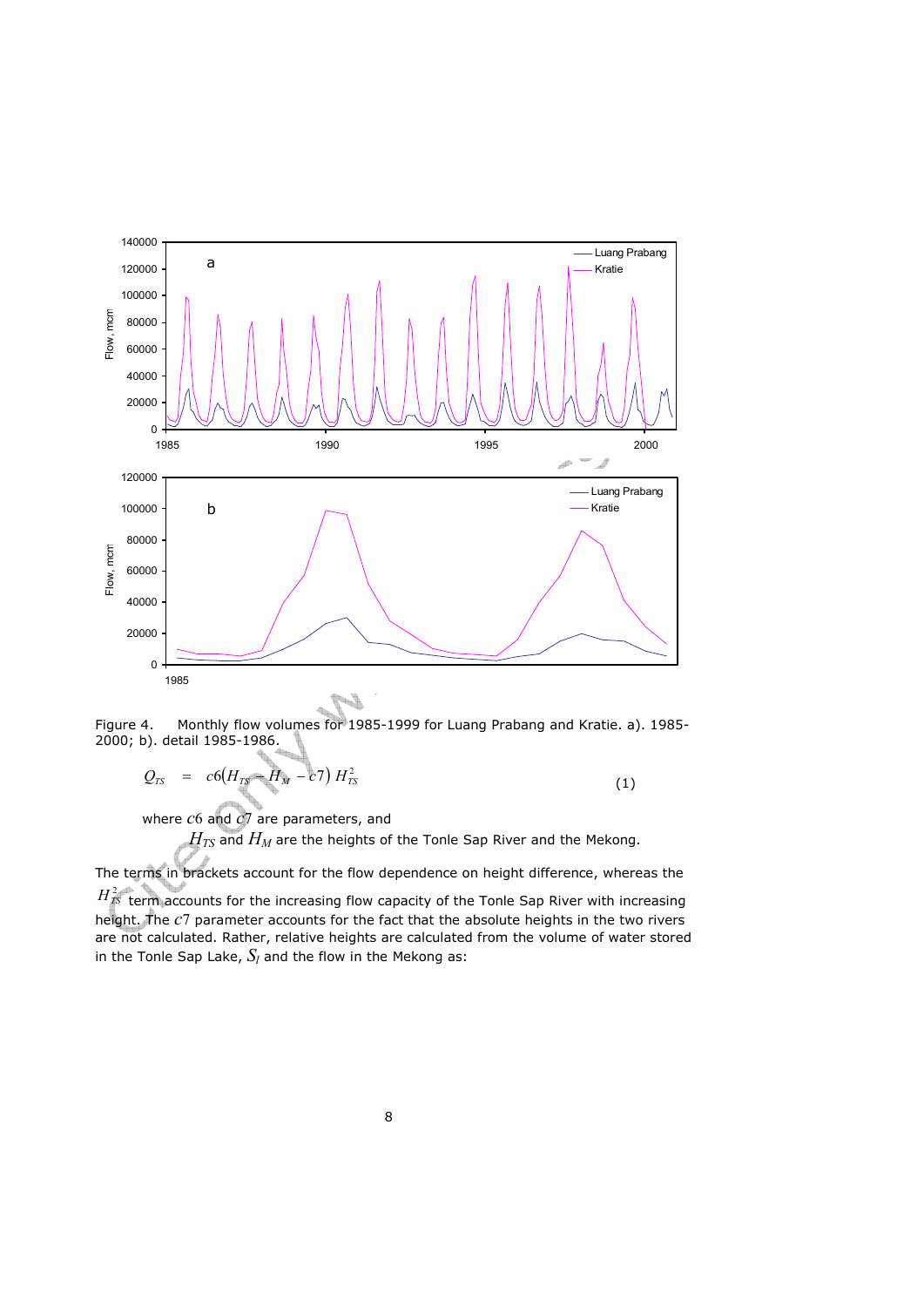$$
H_{TS} = c8(S_t + c9)^{0.5}
$$
  
\n
$$
H_M = c9Q_{MK}^{0.5}
$$
\n(2)

Where *c*8 and *c*9 are parameters.

Note that the height of the Mekong, *HM*, is calculated from the flow at Kratie, *QMK*. When  $(H_M + c7)$  >  $H_{TS}$ ,  $Q_{TS}$  is negative, indicating flow reversal.





Figure 5. Flow from the upper Mekong at Chiang Saen for 1951 to 2000.

Lake storage,  $S_l$ , is given by the storage at the previous time step, plus runoff from the Tonle Sap catchment, minus losses (evaporation, etc), minus flow in the Tonle Sap River.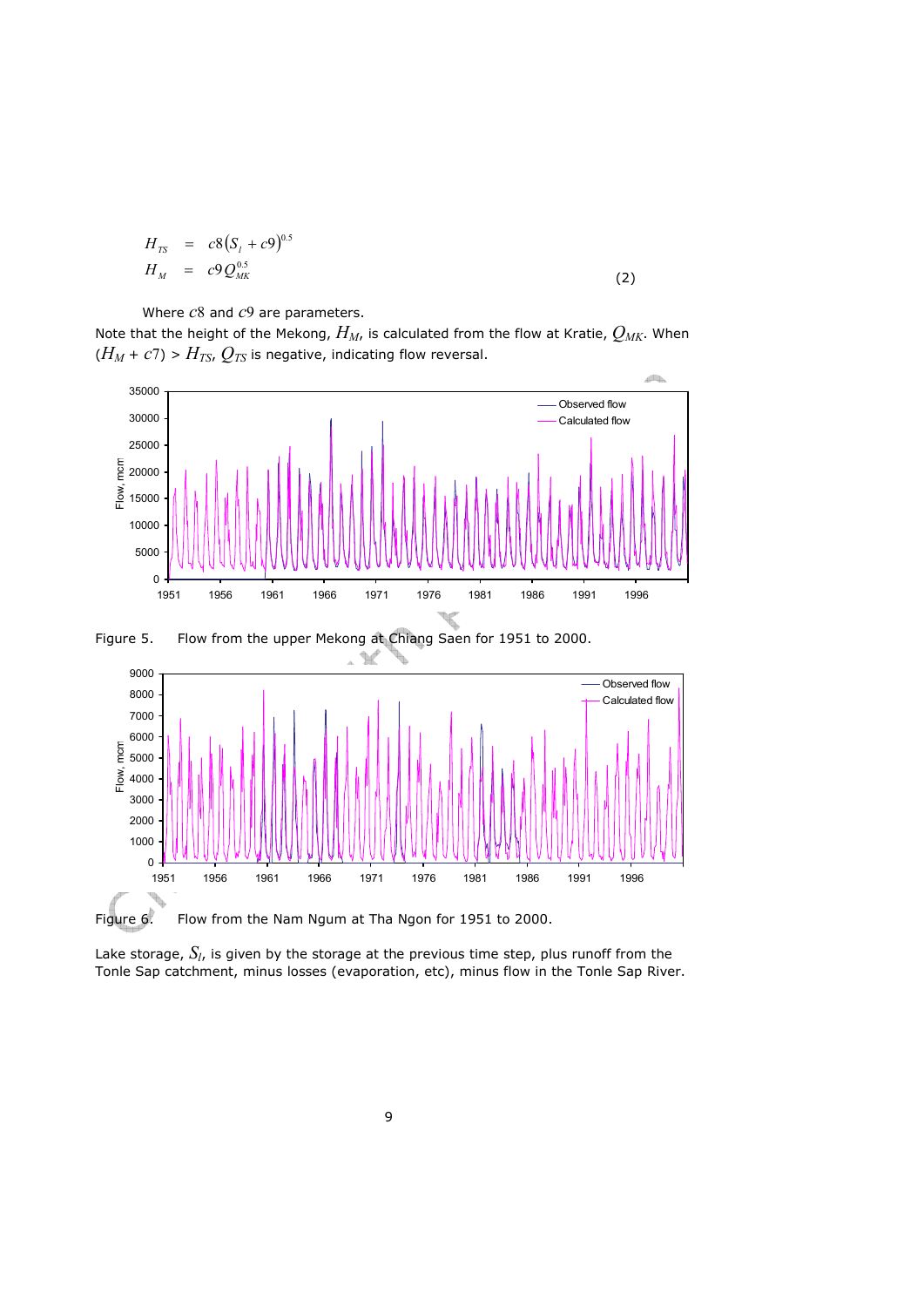$$
S_l^t = S_l^{t-\Delta t} + Ro - L - Q_{TS}
$$
 (3)

This model was tested using observed Mekong flows at Kratie and SWAT/IQQM-modeled catchment runoff, and compared to observed flows in the Tonle Sap River (Figures 9 and 10).

The modeled flow in Figure 9 and Figure 10 uses the observed flows at Kratie as input. Using the modeled flows as input results in a somewhat poorer fit (Figure 11).







At Phnom Penh, the Tonle Sap River joins the main stem of the Mekong. Flow at this point combines the influences of the floods in the reach from Kratie to Phnom Penh and the reversing flow of the Tonle Sap (Figure 12). The peak flows in the wet season are a little less than those at Kratie (Figure 8), because of the flow into the Tonle Sap. The draining of the Tonle Sap back to the Mekong in the dry season results in greater dry season flows.

Flows from Phnom Penh to the mouths of the Mekong in the delta in Vietnam are, in aggregate, similar to those at Phnom Penh, but are divided amongst several main channels.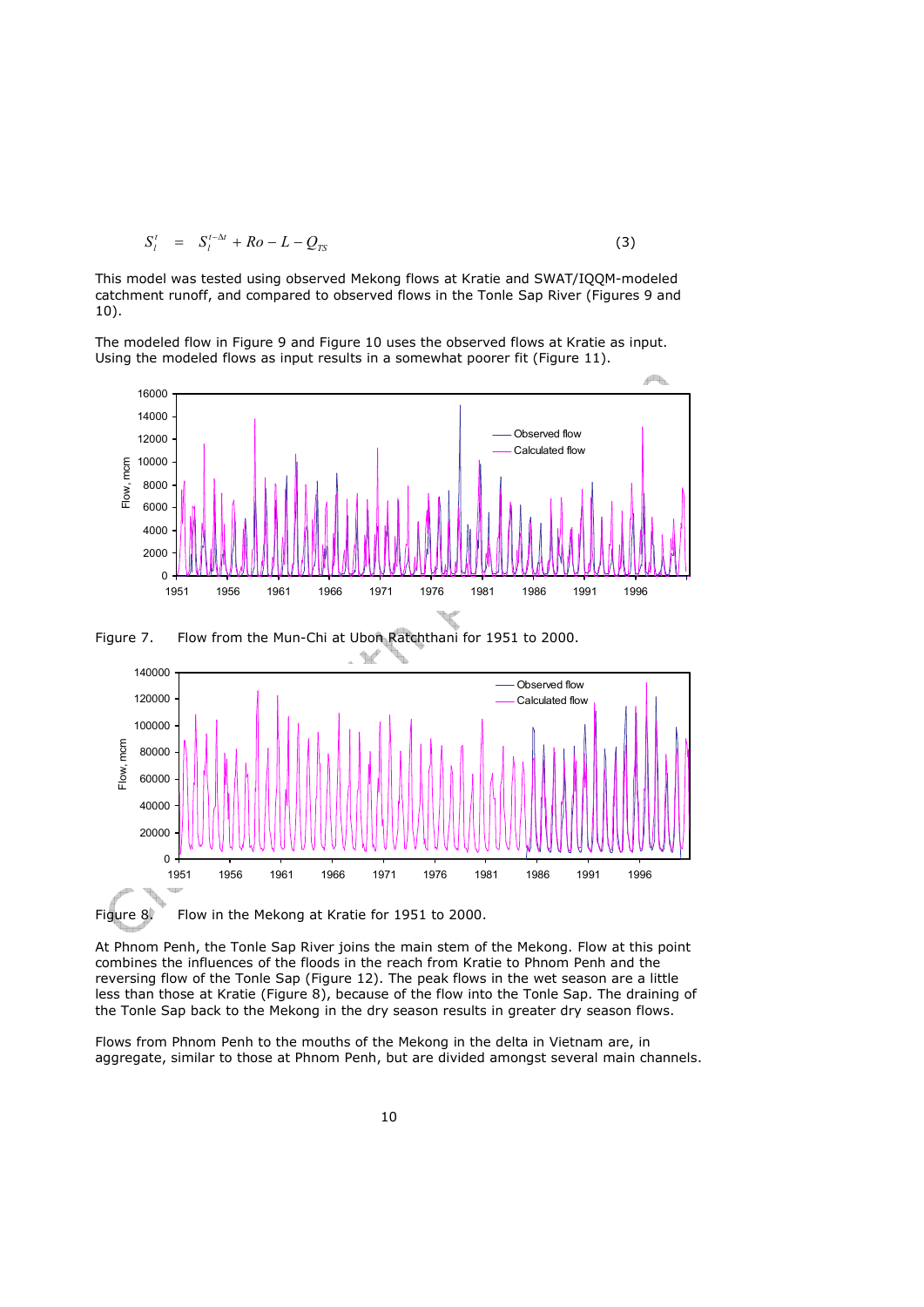

Figure 9. Comparison of observed and modeled flows in the Tonle Sap River, 1985 to 1999. a). hydrograph of the Tonle Sap River flows; b). observed and estimated total annual outflows and inflows into the Tonle Sap lake from the Tonle Sap River (i.e. the areas under the curves in Figure 9a).



Figure 10. Hysteresis loop of Tonle Sap versus Mekong flows at Kratie. Comparison of the a). observed and b). predicted.

#### 5.2 Water use

Figure 13 summarizes the major water uses in the basin. The mean annual input by precipitation to the Mekong basin totals about 1,200,000 mcm. Net runoff comprises the runoff remaining after all the water uses in the basin have been satisfied, and includes all other storage changes and losses. Net runoff from the basin is about 441,000 mcm or about 37% of the total precipitation input. Forest and woodland is the most extensive land use, covering 43% of the basin. Its water use is correspondingly high, with a mean annual water use of about 390,000 mcm, or 33% of the total precipitation, or about 52% of the water consumed by the various land uses (i.e., the latter figure excludes net runoff) (Figure 13).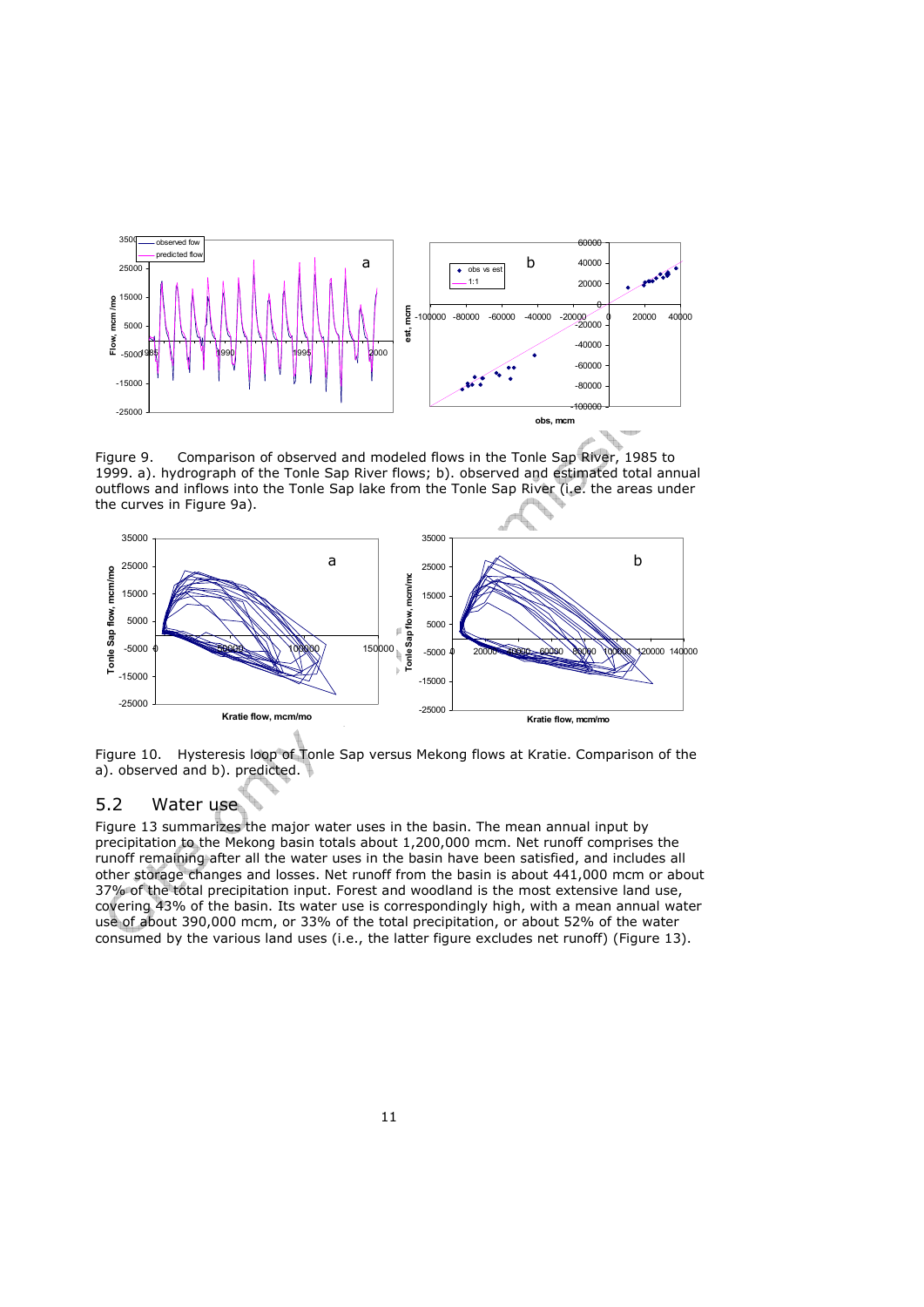

120000



Figure 12. Flow in the Mekong at Phnom Penh for 1951 to 2000.

Irrigated agriculture covers about 6% of the basin. The estimated mean annual water use by irrigated agriculture is about 46,000 mcm, or 4% of the rainfall and 6 % of the total water use (excluding net runoff). The majority of the irrigated water use is from crops irrigated from the surface water resources. Grassland covers 22% of the basin, almost all in the upper basin, and consumes about 72,000 mcm (10%) of the water used.

The distribution of the different water uses across the basin is shown in Figure 14. The figure depicts the water uses in each catchment, and is the annual average water use in each category calculated from the individual monthly water uses. It does not, however, represent the water balance at the basin level: this is because, for example, the irrigation in the delta part of the basin uses the runoff water from upstream, and thus this water is double counted at the basin level. The net runoff from the whole basin is shown in Figure 13. The figure shows the different behaviour of the runoff-generating upper and eastern part of the basin, and the agriculture dominated middle-western parts of the basin in Thailand. Irrigation is a major water use in most parts of the basin.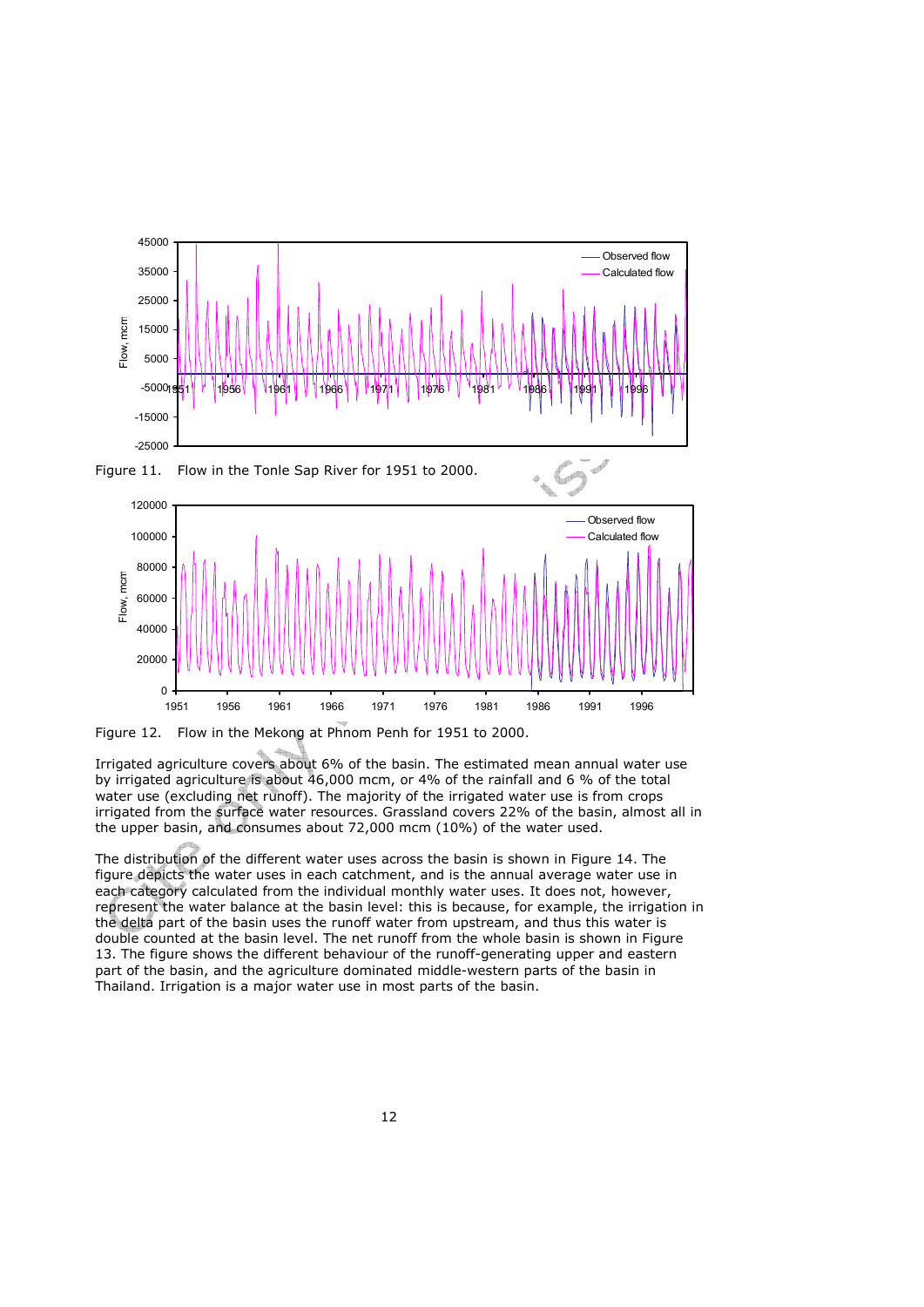



### 5.3 Catchment and basin hydrological characteristics

Selected hydrological characteristics will be useful for comparing the Mekong basin hydrological function and its vulnerability with those of other basins under study in the Challenge Program. Some of these hydrological characteristics are outlined briefly below.

Runoff characteristics for different basins may be compared by comparing their annual percentage runoff ratios (total basin runoff/total basin precipitation). The runoff ratio for the Mekong basin is 37 % (ie. mean annual runoff is 37 % of mean annual precipitation). Similarly, differences in runoff characteristics for the different catchments in the basin can be seen by comparing their annual runoff ratios (Table 2).

The runoff ratios of the Nam Ngum at Tha Ngom and the Mekong at Nakhon Phanom are larger than might be expected, and may indicate a problem with the rainfall data, the flow data, or both.

The annual runoff increases with annual precipitation (Figure 15), but the data show considerable scatter. This may be a result of the data problems referred to above. The catchments with high rainfall but zero apparent runoff are in the delta region. Here there is runoff, but it does not necessarily find its way to the Mekong.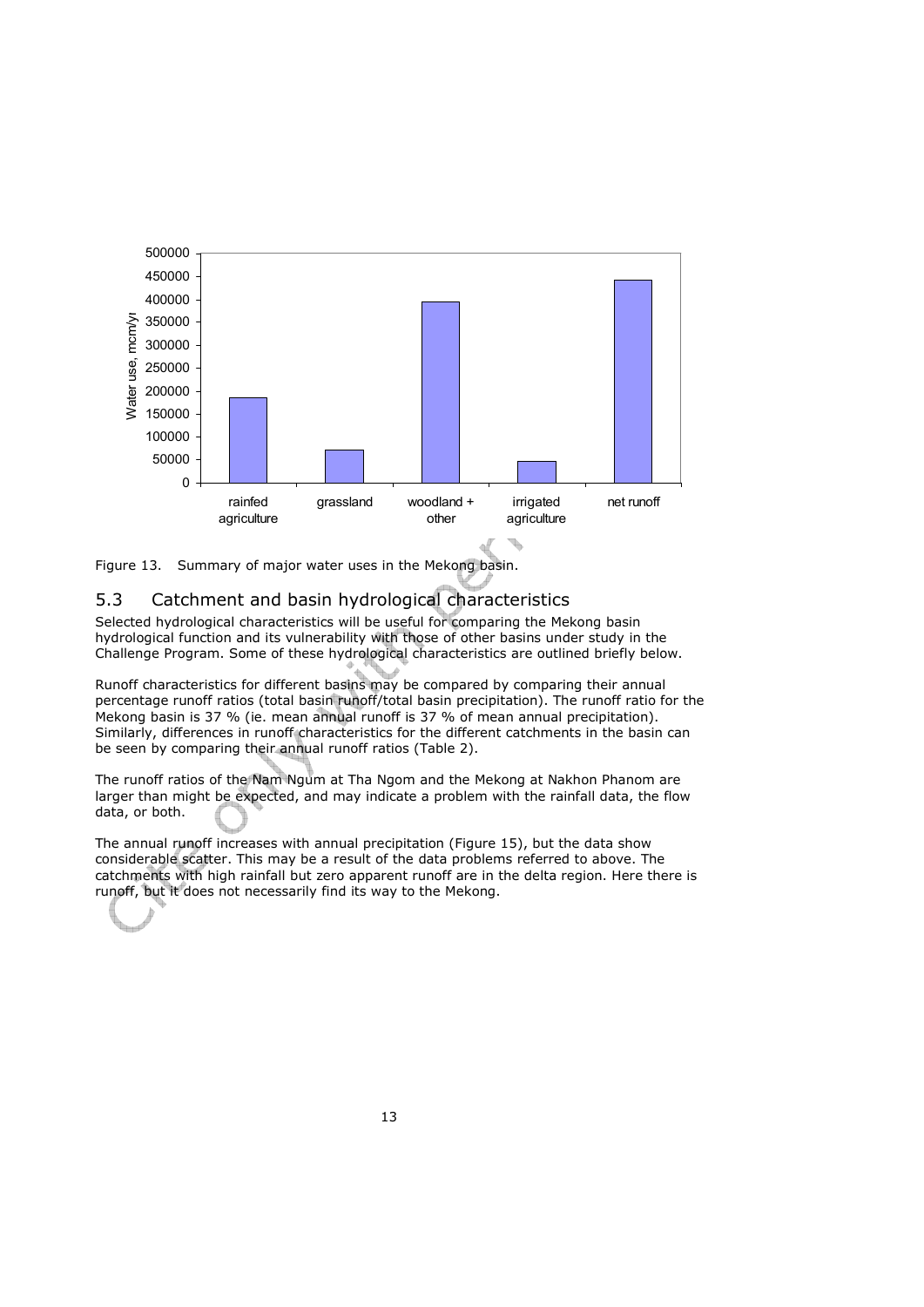

Figure 14. The spatial distribution of major water uses in catchments of the Mekong Basin. Woodland includes other minor land uses.

# 6 Model utility

We demonstrate the utility of this simple spreadsheet model to aid in quick investigation and evaluation of aspects of Mekong basin dynamics. We give here two examples, the first tests the performance of alternative formulations, and the second explores climate change impacts in the basin.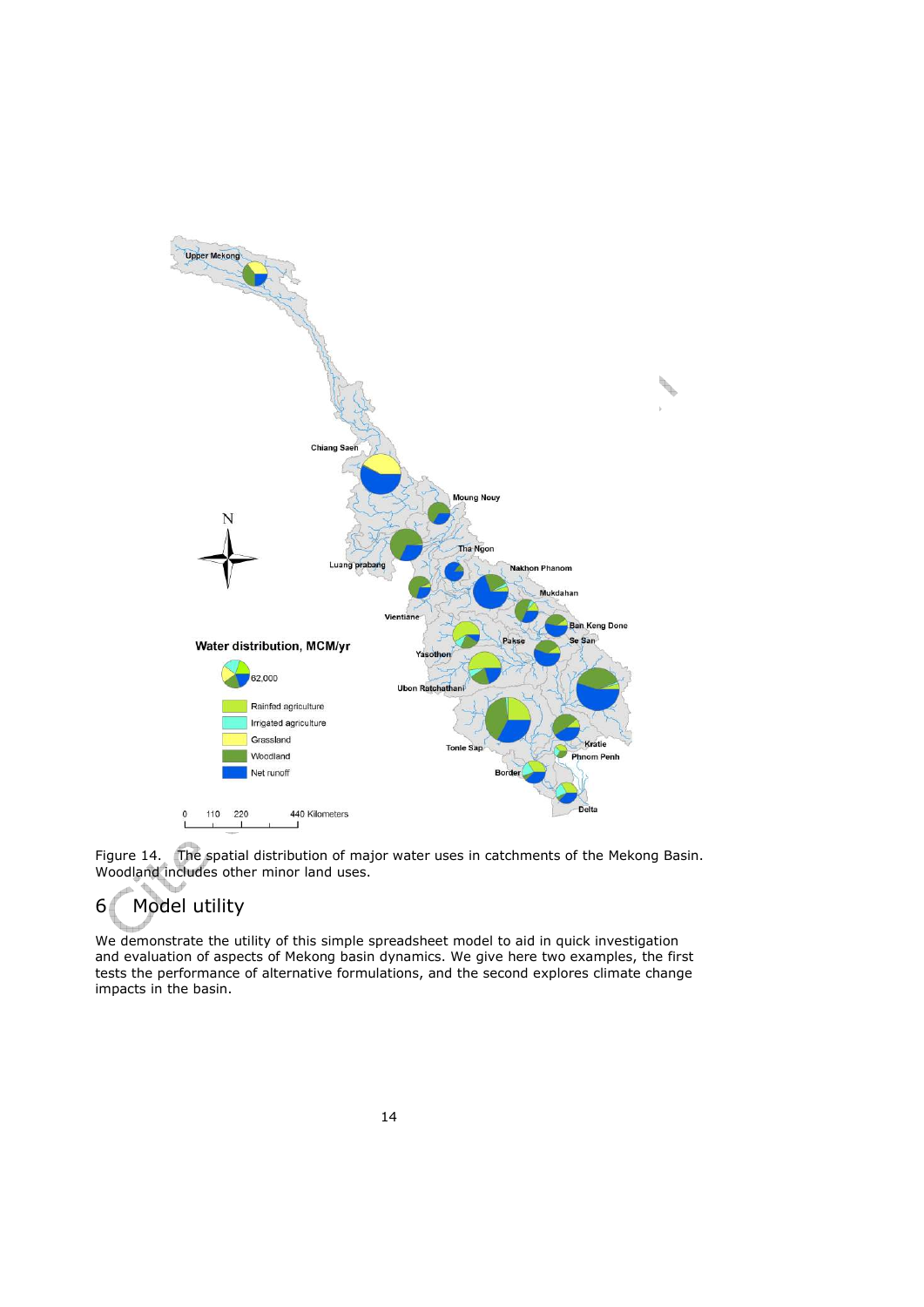Table 2. Annual percentage runoff ratios (runoff/precipitation) for catchments in the Mekong basin.

| Catchment     | Location         | Runoff ratio<br>$\%$ |  |
|---------------|------------------|----------------------|--|
| Mekong        | Upper Mekong     | 25                   |  |
| Mekong        | Chiang Saen      | 57                   |  |
| Moung Nouy    | Moung Nouy       | 35                   |  |
| Mekong        | Luang prabang    | 32                   |  |
| Mekong        | Vientiane        | 29                   |  |
| Nam Ngum      | Tha Ngon         | 86                   |  |
| Mekong        | Nakhon Phanom    | 70                   |  |
| Mekong        | Mukdahan         | 31                   |  |
| Se Bang Hieng | Ban Keng Done    | 53                   |  |
| Chi           | Yasothon         | 9                    |  |
| Mun           | Ubon Ratchathani | 21                   |  |
| Mekong        | Pakse            | 55                   |  |
| Se San        | Se San           | 55                   |  |
| Mekong        | Kratie           | 40                   |  |
| Mekong        | Tonle Sap        | 32                   |  |
| Mekong        | Phnom Penh       |                      |  |
| Mekong        | Border           |                      |  |
| Mekong        | Delta            |                      |  |
| Total         |                  | 37                   |  |
|               |                  |                      |  |

## 6.1 Testing alternative models – basing Tonle Sap flow on previous month's Mekong flow

Temporal discrimination in any model representation can have quite important impacts on model results. For the Mekong basin, we found this to be quite important, particularly in representing the dynamics of the Tonle Sap River flow and reversal of flow, where the flow in the Mekong (at Kratie, see discussion in section 5.1.2) is used in expressions to determine the magnitude and direction of flow in the Tonle Sap River. One other water accounting application, the Water Evaluation and Planning (WEAP) software, cannot determine model variables in a given time step using other model parameters also being evaluated in that time step. For such calculations, WEAP relies on the use of either values determined in the previous time step or expressions that estimate values for these needed parameters for the current time step.

To test the consequences of use of previous time step values to determine Tonle Sap river flow in a monthly time step construct, we make the simple substitution in the second of Equation (5) of using the previous month's Mekong flow

$$
H_M = c9(Q_{MK}^{t-\Delta t})^{0.5}
$$

(3 part 2, restated)

The consequences of this change in the Tonle Sap River and in the Mekong downstream are shown in Figure 16. Comparing this figure with the corresponding figure for the "base case" (Figure 11) above reveals that the modeled flow into the Tonle Sap has both shifted by one month, and the annual flow in and out is less. The use of smaller time steps would diminish this problem, as would expressions that estimate current time step values of the needed parameters.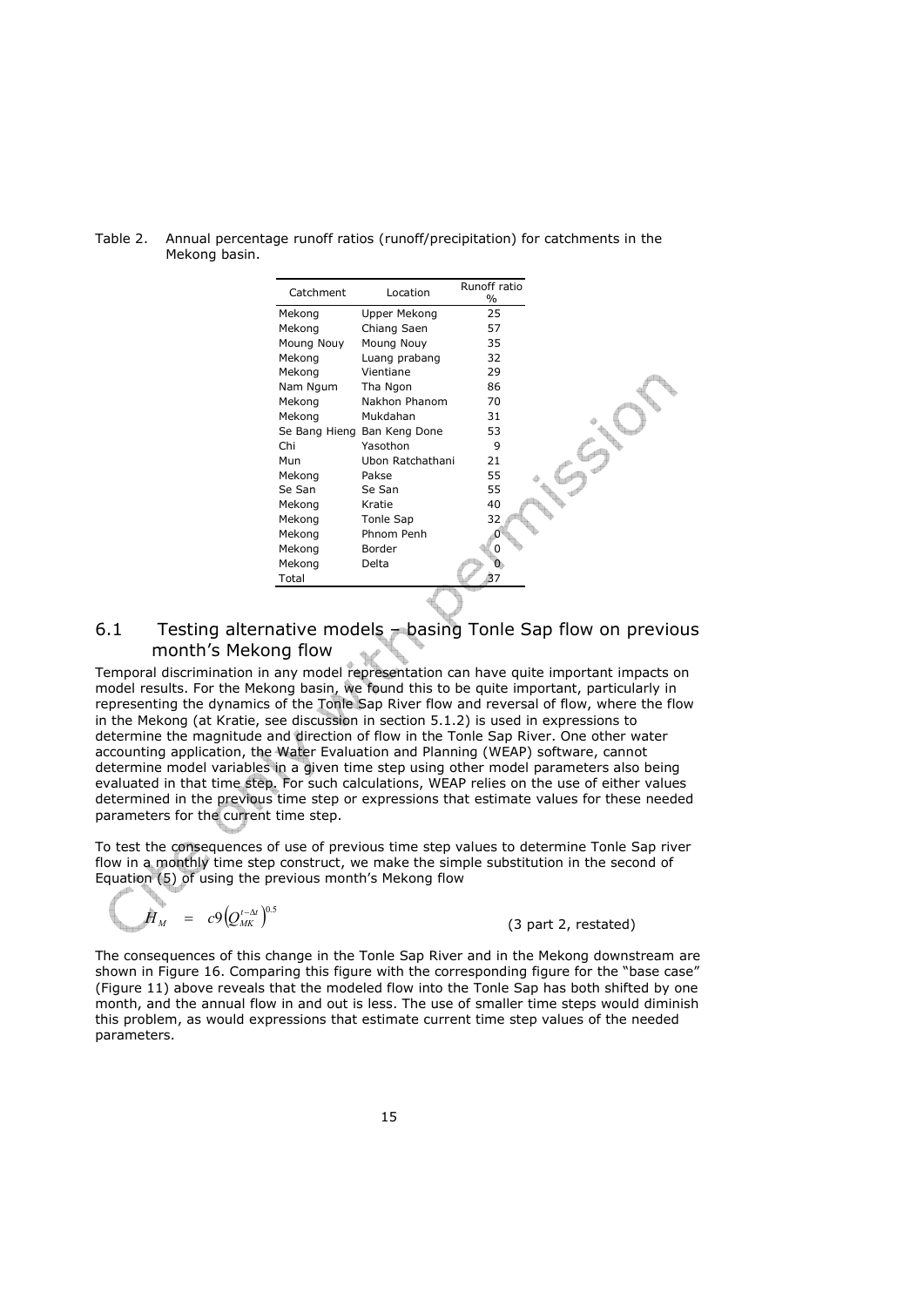



#### 6.2 Climate change

Some studies identify threats from climate change. The picture is neither clear nor uniform across the basin, but the studies suggest that in several regions the dry season may lengthen and intensify, and that the rainy season may shorten and intensify. Thus both seasonal water shortages and floods may be exacerbated, as may saltwater intrusion into the delta (Hoanh et al. 2003; Snidvongs et al. 2003; Chinvanno 2004). To demonstrate the sensitivity of flows to such changes in rainfall, the rainfall amount each month were adjusted with the following formula:

$$
P_{cc,i} = P_o + f_s (P_{m,i} - P_o)
$$
 (4)

where  $P_{cc,i}$  is the rainfall under climate change in month  $i$ ,

 $P_{m,i}$  is the historical (non-climate change) rainfall in that month,

 $f_{\!s}$  is a shift factor, taken as 1.3 for this demonstration, and

*Po* is an offset value chosen such that the mean annual rainfall after the **transform equals that before it.**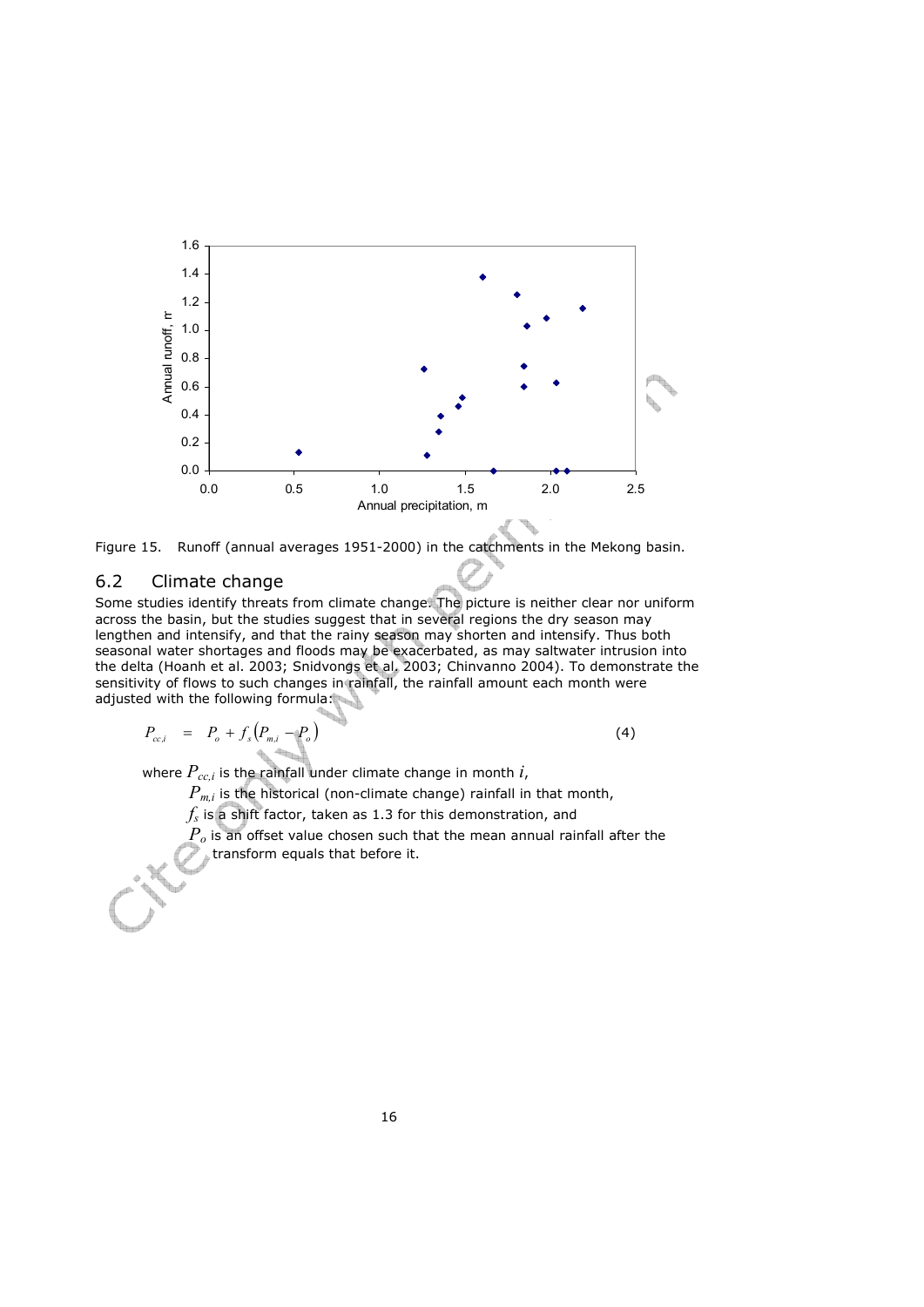

Figure 16. Comparison of measured and modeled flows of the Tonle Sap River, 1985 to 1999, with Tonle Sap flows based on previous month's Mekong flow. a). hydrograph of observed and predicted flow. b). observed and estimated total annual outflows and inflows into the Tonle Sap Lake from the Tonle Sap River (i.e. the areas under the curves in Figure 16a).

The transformed rainfall for the Se Bang Hieng in central Laos is seen in Figure 17. We emphasise that this is not a climate change prediction, but a simple demonstration of the use of the water use account spreadsheet and the sensitivity of the modeled flows to the change in rainfall.



Figure 17. Historical and assumed climate change rainfall in Se Bang Hieng in central Laos.

With the changed rainfall, more water is modeled as flowing both out of (normal flow, positive values) and into (reversing flow, negative values) the Tonle Sap (Figure 18). The lake is predicted to expand more in the wet season with the greater reversing flow and greater local inflows, and to shrink to a smaller volume with the longer and drier dry season. Similarly, the peak wet season flow at Phnom Penh is predicted to be greater, and the dry season flow less, under the demonstration climate change scenario (Figure 19).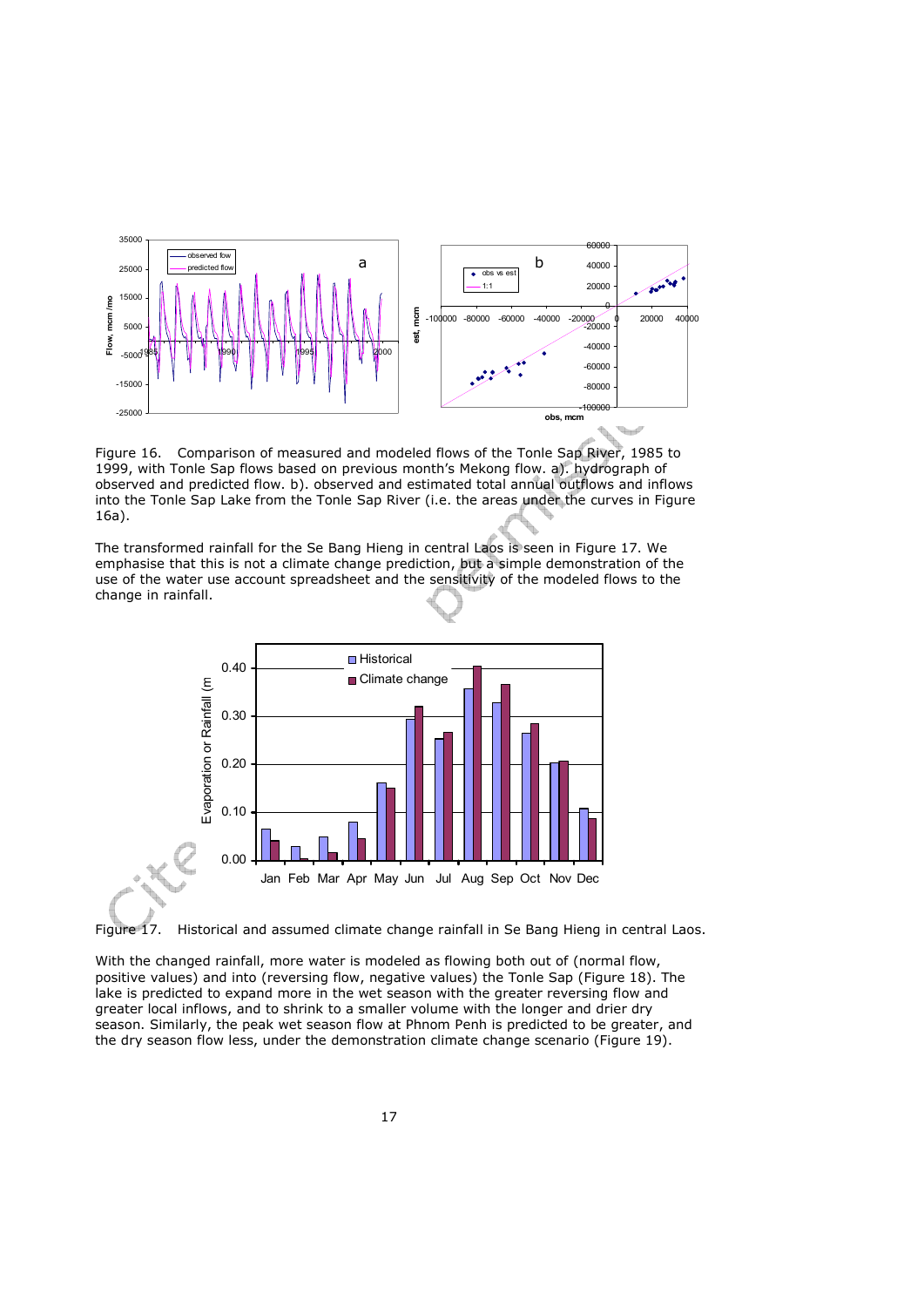

Figure 18. Flows in the Tonle Sap River with historical rainfall and a demonstration climate change rainfall.





With the changed rainfall, more water is modeled as flowing both out of (normal flow, positive values) and into (reversing flow, negative values) the Tonle Sap (Figure 18). The lake is predicted to expand more in the wet season with the greater reversing flow and greater local inflows, and to shrink to a smaller volume with the longer and drier dry season. Similarly, the peak wet season flow at Phnom Penh is predicted to be greater, and the dry season flow less, under the demonstration climate change scenario (Figure 19).

The floods in the Mekong destroy life and property on the one hand, while on the other they are vital to many ecosystems and to fish production and hence food resources. The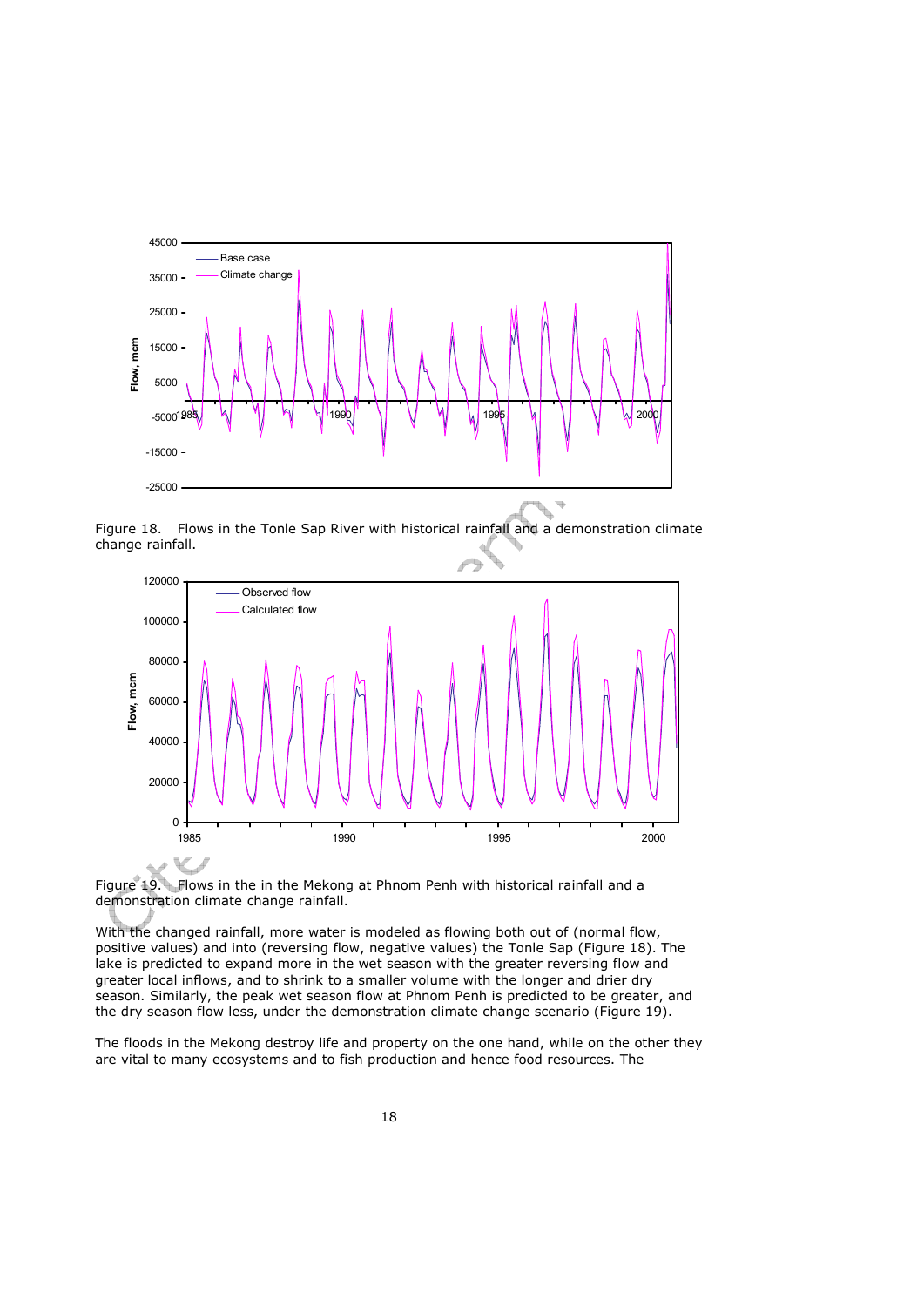anticipated changes to climate and hence flow are expected to affect agriculture and food production greatly, and exacerbate the problems of supplying the increase in food demand with growing populations (Hoanh et al. 2003; Snidvongs and Teng 2006).

## 7 Conclusions

A very simple spreadsheet model with few adjustable parameters has captured most of the runoff and river flow behavior in the lower Mekong Basin. Obvious features such as the flow reversal of the Tonle Sap are modeled reasonably well. Less obvious features such as flow lags and local storages are also simulated reasonably well. The flooding of the Cambodian floodplain resulting in overland flows to and from various reaches of the river is not simulated well at the moment. The flow records used here (drawn from a consistent set for convenience, even though they are inadequate for some purposes) do not permit better modeling, though other flow records are available.

The Mekong basin has considerable excess of rain over evapotranspiration, and about 37 % of the rain is ultimately discharged to the sea. Floods, particularly in the lower Mekong in Cambodia, are a major problem. Nevertheless, much of the drier part of the Mekong, particularly in NE Thailand, experiences seasonal water shortages during the dry season. Irrigation, primarily using water diverted from the rivers, is practiced throughout the lower basin, but is particularly important only in the delta region. A demonstration of the possible impacts of climate change using an assumed change in rainfall distribution, shows that with the expected shorter and more intense rainy season, and longer and more intense dry season, both floods and seasonal water shortages may be exacerbated.

## 8 Acknowledgements

This paper is a contribution to the synthesis work of the CGIAR Challenge Program on Water and Food's Basin Focal Projects (BFPs). The work was funded by the Challenge Program on Water and Food and by CSIRO Water for a Healthy Country. Geoff Podger of CSIRO Land and Water helped enormously.

## 9 References

ABS 2004. *Water account Australia 2000-01.* Canberra: Australian Bureau of Statistics. Chinvanno, S. 2004. Information for sustainable development in light of climate change in Mekong River basin. In: *Proceedings of the regional conference on digital GMS,* ed. P. Haddawy, 108-115. Pathumthani, Thailand: GMSARN Secretariat, Asian Institute of Technology. http://203.159.5.16/digital\_gms/Proceedings/A77\_SUPPAKORN\_CHINAVANNO.pdf (accessed December, 2006).

- Dai, A. and K. E. Trenberth 2003. New estimates of continental discharge and oceanic freshwater transport. *Proceedings of the Symposium on Observing and Understanding the Variability of Water in Weather and Climate*, 83rd Annual American Meteorological Society Meeting, Long Beach, CA, 1-18.
- Fujii, H., H. Garsdal, P. Ward, M. Ishii, K. Morishita, and T. Boivin 2003. Hydrological roles of the Cambodian floodplain of the Mekong River. *International Journal of River Basin Management* 1, 1- 14.
- Hoanh, C. T., H. Guttnam, P. Droogers, and J. Aerts 2003. *Water, climate, food and environment in the Mekong Basin in Southeast Asia – Final report.* Colombo, Sri Lanka: International Water Management Institute, Mekong River Commission Secretariat, Institute of Environmental Studies. http://www.geo.vu.nl/~ivmadapt/downloads/Mekong\_FinalReport.pdf (accessed December, 2006).
- IWMI 2006. Land use land cover (LULC) AVHRR USGS 1992-1993: Mekong River basin. Colombo, Sri Lanka: Center of Remote Sensing and Geographic Information System, International Water